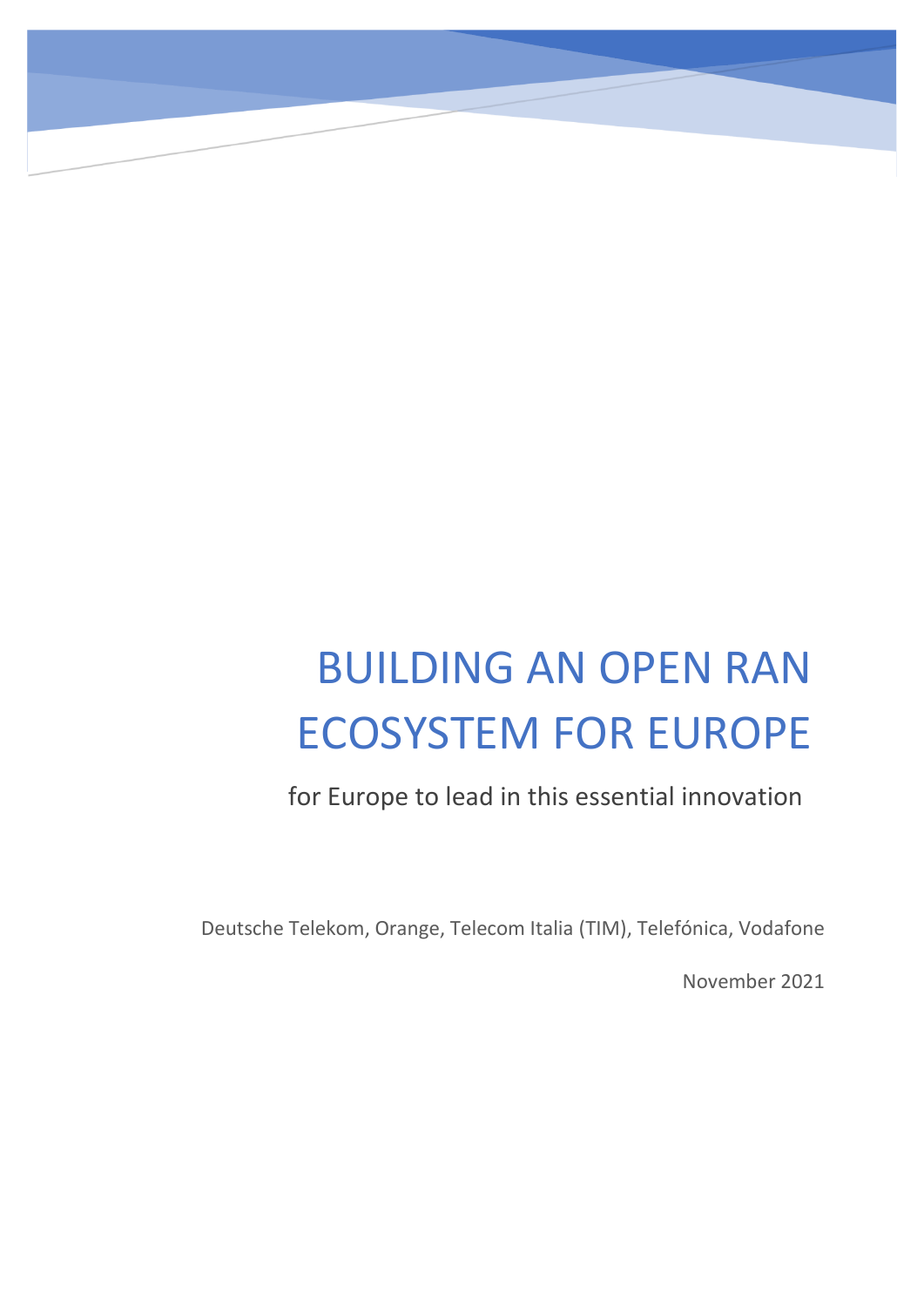# Table of Contents

| Open RAN is crucial to maintain EU competitiveness & technology leadership 7 |
|------------------------------------------------------------------------------|
|                                                                              |
|                                                                              |
|                                                                              |
|                                                                              |
|                                                                              |
|                                                                              |
|                                                                              |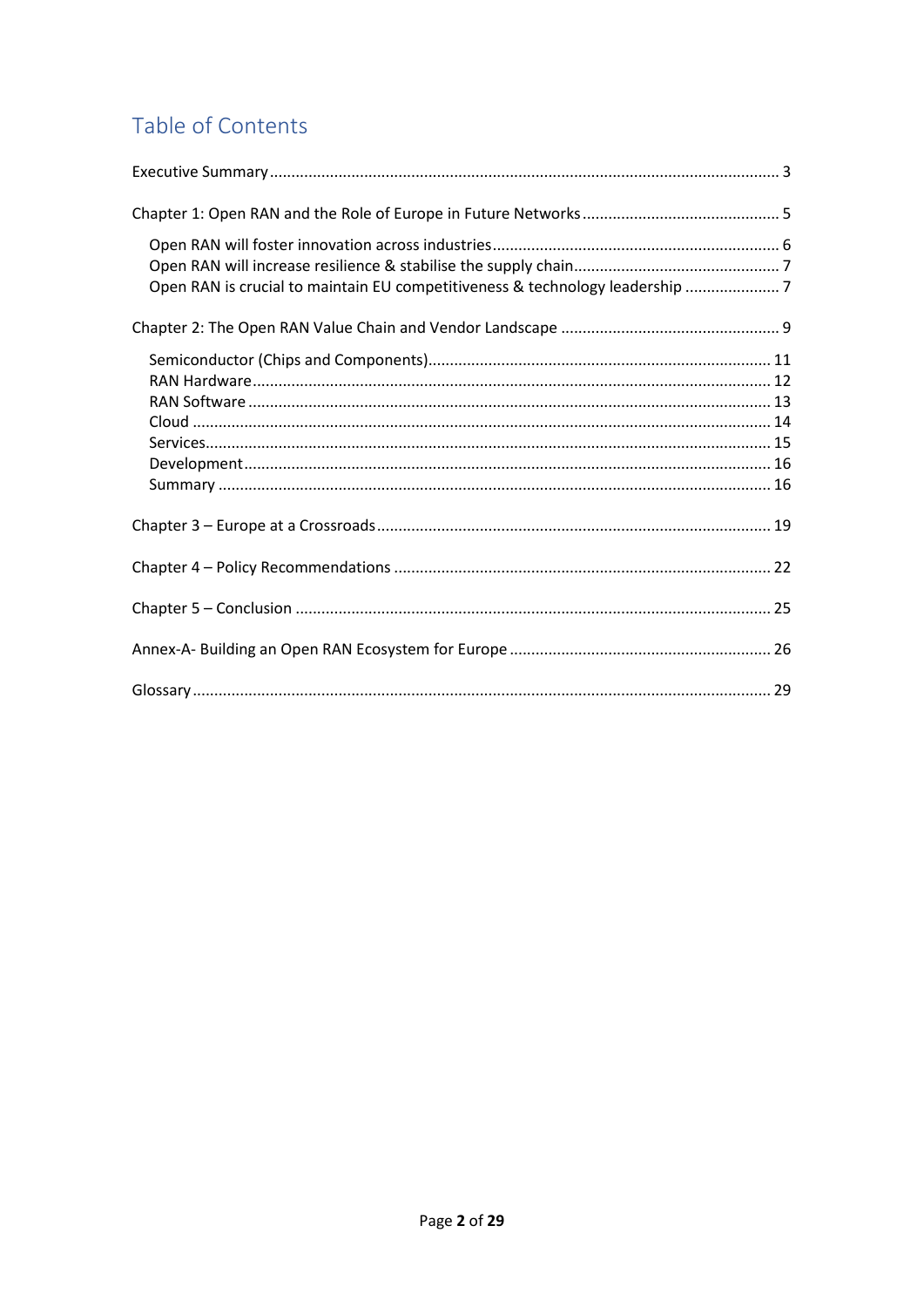# <span id="page-2-0"></span>Executive Summary

This paper highlights the urgent need for Europe to make Open Radio Access Networks (RAN) a strategic priority. Europe's best opportunity to defend and grow its place in the global 5G and 6G industry lies with building a broad and deep Open RAN ecosystem.

At a time when connectivity enables all parts of society and the economy to benefit from digital services it is vital to have powerful and secure networks underpinned by strong supply chains. The European Commission's 5G Supply Market Trends report (August 2021) sets two overarching goals:

- 1. Develop an open and secure 5G ecosystem,
- 2. Promote European digital autonomy and technological sovereignty by supporting collaboration between new and traditional vendors and a strong approach towards open specifications in the 5G ecosystem.

Open RAN creates opportunities for new and traditional providers to support these goals by helping to foster innovation across industries. This rapidly increases the choice of components, and therefore the potential to innovate and meet the demands for a fast-growing variety of different use cases and applications.

Network operators will need to deploy flexible networks with advanced features and services more quickly, more widely and more cost-efficiently, which is crucial to maintain EU competitiveness and technology leadership. This can only be achieved with interoperable, modular and open network architectures that allow many suppliers to compete and innovate. Open RAN significantly accelerates this development, driving innovation across the mobile network value chain and provides the basis for establishing a dynamic and vibrant ecosystem of European players that can deliver innovative and tailored solutions that are secure, resilient and environmentally sustainable; increasing the resilience and stability of the supply chain.

Critics claim that Open RAN will allow non-EU players into European markets and therefore put Europe's digital sovereignty at risk. This is misleading as it ignores the fact that Open RAN is coming regardless of what Europe decides - a matter of when, not if. The real question is whether Europe wants to lead this new approach or become a follower. If Europe does not act now, it risks another technology gap that would harm Europe's future competitiveness in innovative and efficient next generation networks, and ultimately its leadership and sovereignty in its own region.

Open RAN deployment will happen gradually as the technology matures and reaches mass-industrial scale, meaning Traditional RAN will remain the dominant solution in 5G roll-out for the short term. However, Open RAN is quickly becoming the next industry standard and innovation in this space is rapidly accelerating towards a point of maturity. This means Open RAN will become the technology of choice in the deployment and modernisation of networks. If the EU acts now, investment can help mature Open RAN for large scale deployment, especially in dense urban areas. There is still time for Europe to ensure its current global leadership position in the RAN value chain is translated into a future global leadership in Open RAN, but this will only happen if the EU acts now.

This paper describes the role that Europe and Open RAN will play in future networks and highlights the urgent need for Europe to make Open RAN a strategic priority, using an analysis of the Open RAN value-chain and current players. The paper reveals important strengths and gaps that EU policymakers will need to consider and presents a set of policy recommendations for Europe to maintain a lead in the development and deployment of next generation mobile networks. This requires policymakers and Administrations to: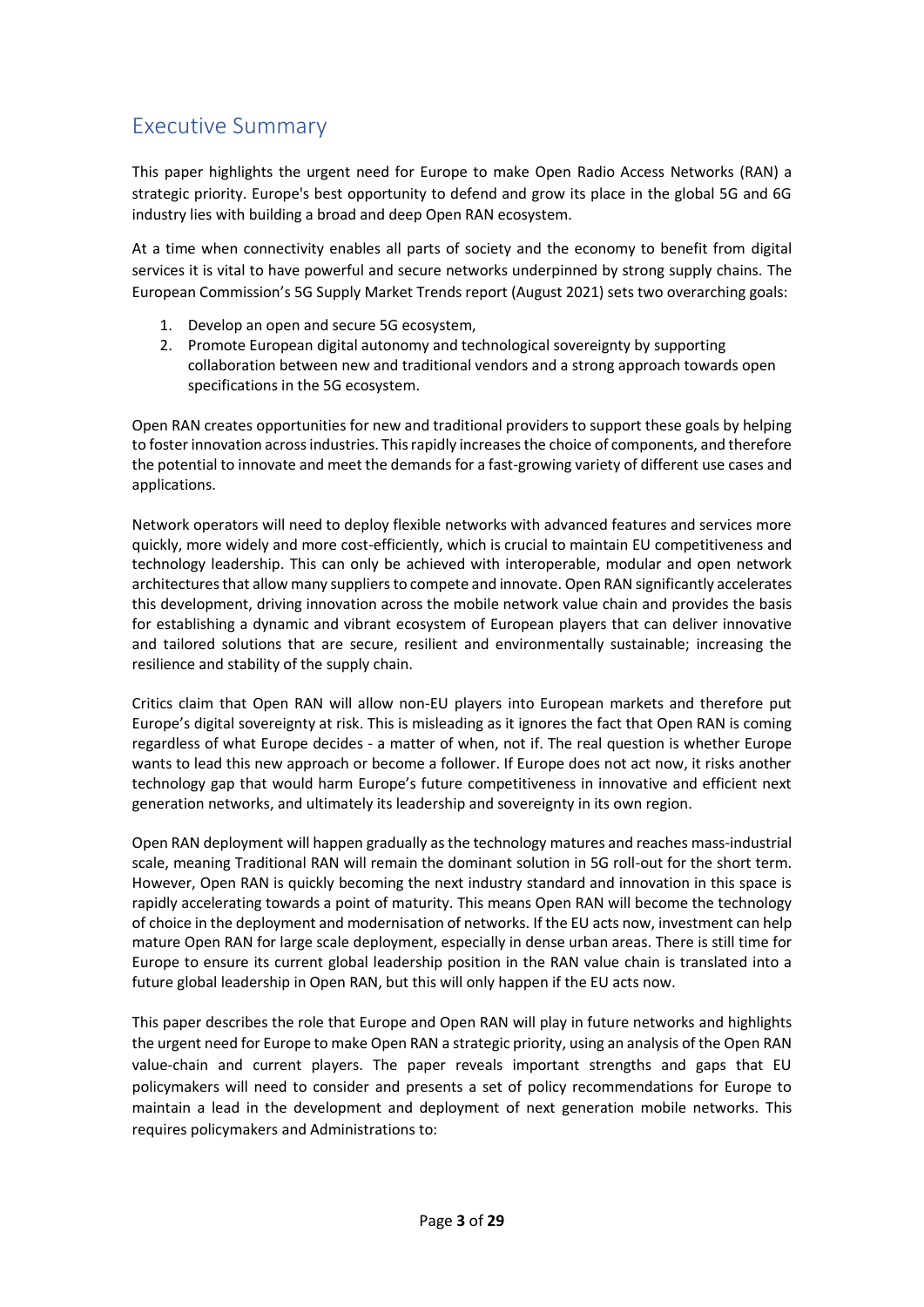#### **Ensure high-level political support for Open RAN**

- European policymakers should actively promote the development of an innovative, open and interoperable telecommunications ecosystem.
- A dialogue between the EU Commission, Member States and industry stakeholders leading to a joint public statement supportive of Open RAN. Europe needs to talk with "a common voice" related to Open RAN.

#### **Create a European roadmap for network innovation**

- The European Commission should create a European Alliance on Next Generation Communication Infrastructures as it has done for Cloud and Semiconductors, which are all vital enablers for a whole range of industries.
- It should lead to a strategic roadmap and action plan to embrace emerging technologies starting with Open RAN. The roadmap and action plan should drive and be reflected in European associations and initiatives such as the IPCEI on Microelectronics & Communication Technologies, the 5G Industry Association, the Joint Undertaking on Smart Networks & Services and multi-country projects.

#### **Incentivise and support EU Open RAN development**

- Policymakers should reduce investment risk for EU vendors and start-ups, and support EU partnerships, testbeds and trials with local and EU funding and tax incentives, in technology areas which are strategically significant for the future of the EU.
- Thisincludes funding from the European Commission and National Governments for consortium projects that allow European companies to create strong partnerships and become viable players in the Open RAN value chain.

#### **Promote European leadership in O-RAN standardisation**

- Formal cooperation between 3GPP, ETSI<sup>1</sup> and the O-RAN Alliance by supporting adoption of O-RAN specifications as voluntary standards by ETSI, possibly through a fast track procedure, in complement to existing 3GPP specifications.
- A globally harmonised set of standards for Open RAN which ensures the openness and interoperability of network equipment, including pan-European certification for Open RAN interoperability and quality to build deployer and ecosystem confidence.

#### **Engage in international partnerships**

• Work with international partners to promote a secure, diverse, and sustainable digital and ICT supply chain. The EU should make use of formats such as the G7, the EU-US Trade and Technology Council and the Japan-EU ICT Dialogue to advance the development and deployment of open and interoperable network architectures.

<sup>1</sup> ETSI and O-RAN cooperation agreement should expand to include a fast-track procedure to accept O-RAN Alliance specifications as ETSI standards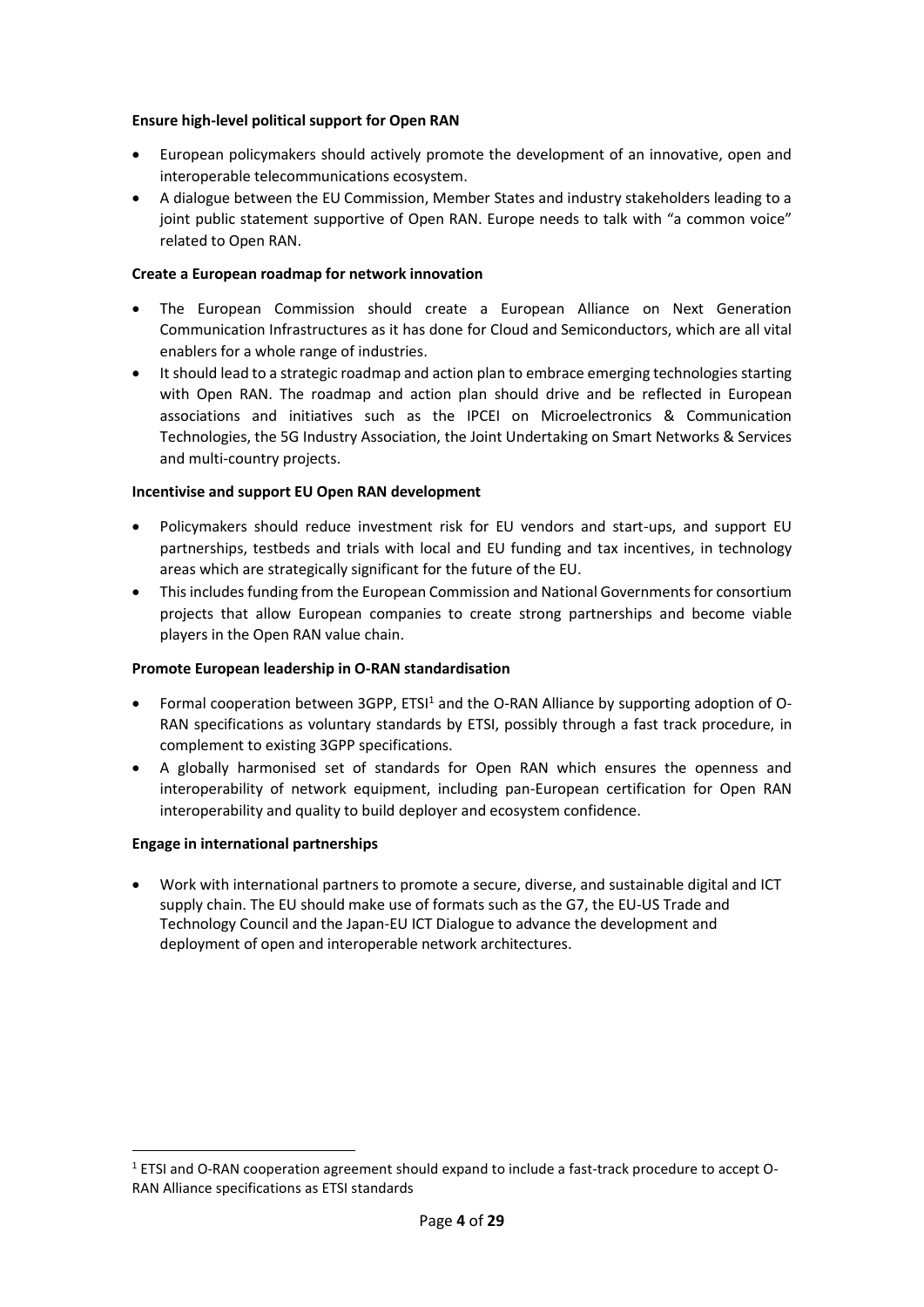# <span id="page-4-0"></span>Chapter 1: Open RAN and the Role of Europe in Future Networks

Advanced communications infrastructure is fundamental for digitalisation and thus the functioning and growth of modern economies and societies. New technologies such as network slicing, edge computing and open architectures, supported by artificial intelligence / machine learning (AI/ML), will transform networks from pure communications systems into platforms for innovation. With 5G, networks will become part of the application space, involve new players and pave the ground for new services. This will lead to a plethora of new and innovative applications such as telemedicine, smart factories, smart homes and autonomous driving.

To cater for a fast-growing variety of different use cases and applications, network operators will need to deploy flexible networks with advanced features and services more quickly, more widely and more cost-efficiently. This essential need to enable faster innovation can only be achieved with an interoperable, modular and open network architecture that allows many suppliers to compete and innovate. By introducing such openness and interoperability in the Radio Access Network, Open RAN significantly accelerates this development, driving innovation across the mobile network value chain.

Roughly speaking, the mobile access network consists of a radio base station with an antenna, a Radio Unit and a Baseband Unit. Current RAN implementations offered by traditional vendors are vertically integrated solutions composed of proprietary hardware and software. This means that all the components need to come from the same vendor as there is no interoperability between vendors' components. Thus, availability of any specific software functionality and hardware is tied to a single vendor. As a result, Mobile Network Operators (MNOs) rely on vendors' individual technology roadmaps for hard- and software updates, limiting the overall availability and pace of technology adoption with each innovation cycle.

In an Open RAN scenario, the RAN is deconstructed and reassembled into a set of fully open and interoperable sub-systems. Interfaces between elements are fully standardised as per O-RAN Alliance architecture and specifications and therefore the hardware and software components no longer need to be sourced from a single supplier and can instead be provided by multiple suppliers.

This so-called disaggregation of the RAN from traditional proprietary systems opens new opportunities for new and traditional providers **(Open RAN will foster innovation across industries)**. This rapidly increases the choice of components, and therefore the potential to innovate and meet the demands for a growing variety of use cases & applications **(Open RAN is crucial to maintain EU competitiveness & technology leadership).** At the same time, it provides the basis for establishing a dynamic and vibrant ecosystem of players that can deliver innovative and tailored solutions that are secure, resilient and environmentally sustainable **(Open RAN will increase resilience & stabilise the supply chain).**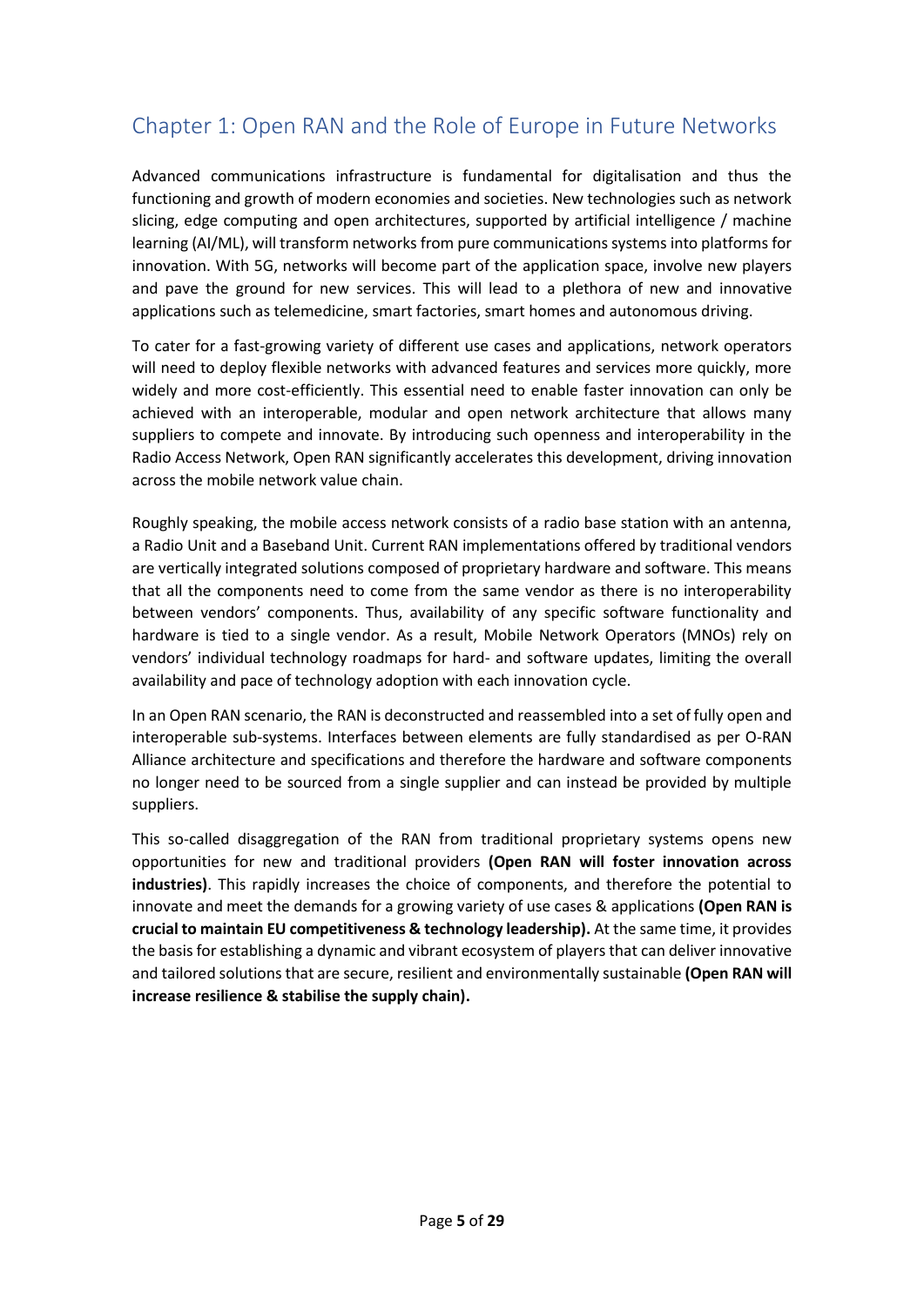

Figure 1. Disaggregation and open interfaces in Open RAN vs Traditional RAN

In addition, virtualisation and cloudification of the different components of the Baseband Unit will allow operators to run various software functions on generic hardware. This will be the next logical step in the technological development of communications networks, enabling sharing of infrastructure for RAN and edge computing. Open RAN will benefit from strong synergies with edge data centres that will provide processing, networking and storage resources. Thanks to these synergies, most of the advanced regions for Open RAN will also become the most advanced places for edge cloud technologies, creating additional competitive benefits for low latency services, Industry 4.0 and e-Health for instance.

## <span id="page-5-0"></span>Open RAN will foster innovation across industries

- Mobile networks have become part of critical infrastructure as they increasingly become the primary enabler of communication, work, entertainment and industrial transformation. As more and more services build on 5G and, in time, 6G networks, network operators and industry will have an increasing number of different connectivity and functionality needs. Moving from a closed and proprietary system to an open and interoperable system allows multiple players to differentiate by providing different components and functionality. This rapidly increases the choice of components, stimulates innovation to meet demands for new use cases and creates synergies and benefits across industries, and ultimately benefits consumers. For example, network components used in Open RAN networks could also support specific connectivity needs for Industry 4.0, optimising automation and machine learning processes. Where further differentiation is needed additional software modules can be used.
- Faster innovation pace and increased competition will also lead to better products with higher efficiency and lower power consumption (green networks). With improvements such as the Open RAN Intelligent Controller (RIC), operators will be able to enable intelligent traffic prediction and radio resource management using Machine Learning models that adapt to measured network behaviour and performance and unlock significant energy savings.
- Last, but not least, the use of standard hardware and network automation as well as an increased level of competition will drive down overall Total Cost of Ownership with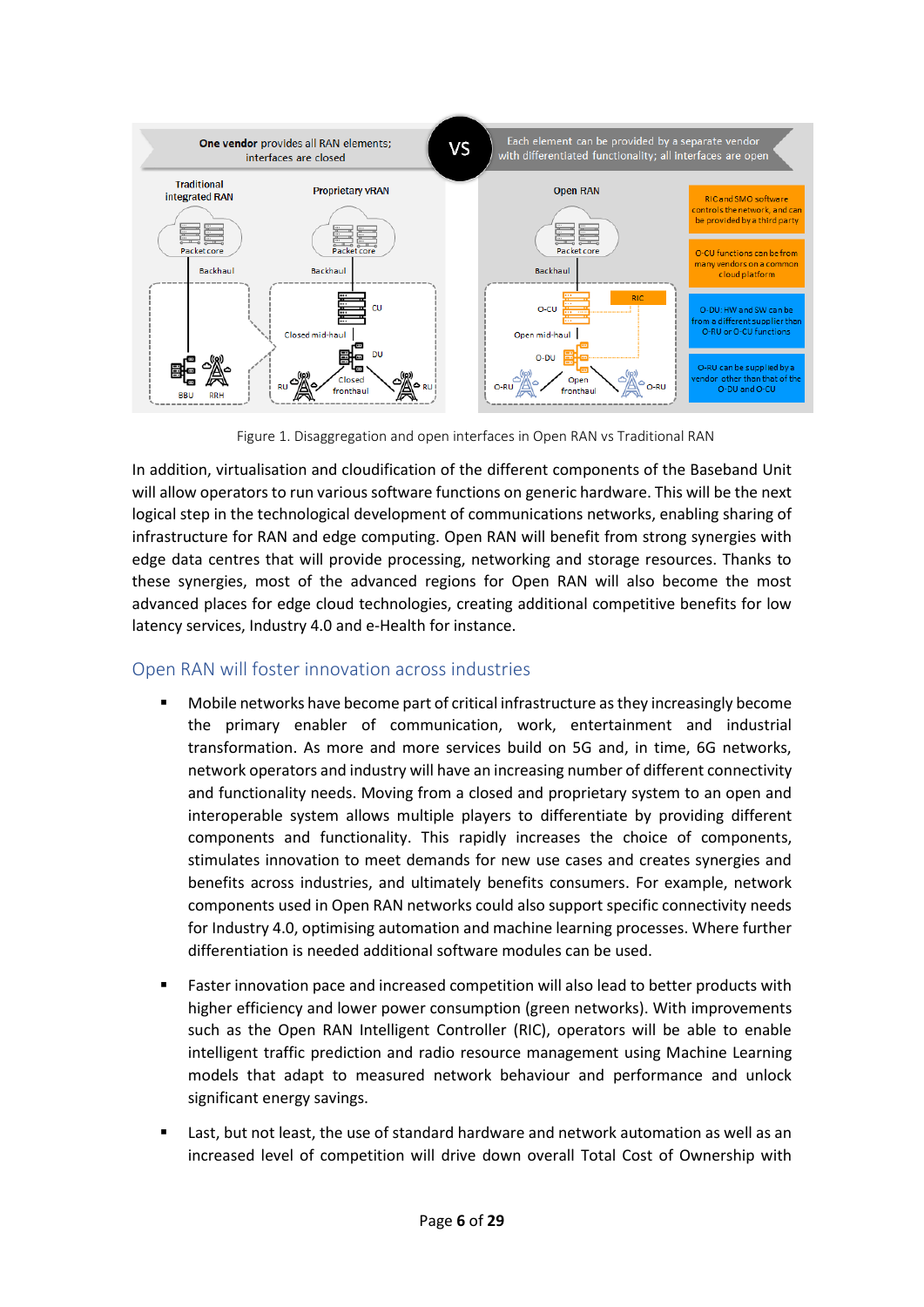lower OPEX and CAPEX in the medium to long run. Overall, efficiency gains will help to keep roll-out costs for 5G at a sustainable level, thus helping achieve coverage targets.

## <span id="page-6-0"></span>Open RAN will increase resilience & stabilise the supply chain

The wider instability of the telco supply chain is a significant challenge for operators and for governments. Today, the number of global equipment suppliers (even with two in Europe) is not sufficient from a resilience perspective. The key question confronting governments and industry is whether in the future they can successfully source technology that is secure, optimised for their needs and at a competitive price. To meet future demands for innovative and tailored solutions in the digital economy, a resilient, stable, innovative and competitive selection of vendors is vital for essential parts of critical national infrastructure (CNI). Open RAN can play a key part by increasing the number of potential suppliers, reducing dependencies and stabilising supply chains. Open interfaces and interchangeable and separate components also allow for more transparency and better assessment of security vulnerabilities, greater flexibility and agility where changes need to be swift and efficient.



Figure 2. Proprietary versus Open RAN ecosystems: number of active vendors in the RAN supply chain at the start of 2021

## <span id="page-6-1"></span>Open RAN is crucial to maintain EU competitiveness & technology leadership

Today, Europe's MNOs and industries are reliant on a limited and closed supply chain. Europe is still home to two important global RAN vendors, and holds leading know-how, technical skills and intellectual property rights (IPRs) in the telecom infrastructure space. European vendors and operators are both active in the standardisation and specification bodies that shape the standards defining networks from 2G to 5G and going towards 6G. Nevertheless, Europe's leadership is increasingly being challenged by Asia and the US, where governments have already identified Open RAN as a strategic lever to pull network competence and technological leadership back into their respective regions and to position themselves favourably for next generation network architecture. It can be expected that the growing demand for Open RAN components from these regions as well as from operators within the EU will make Open RAN the technology of choice and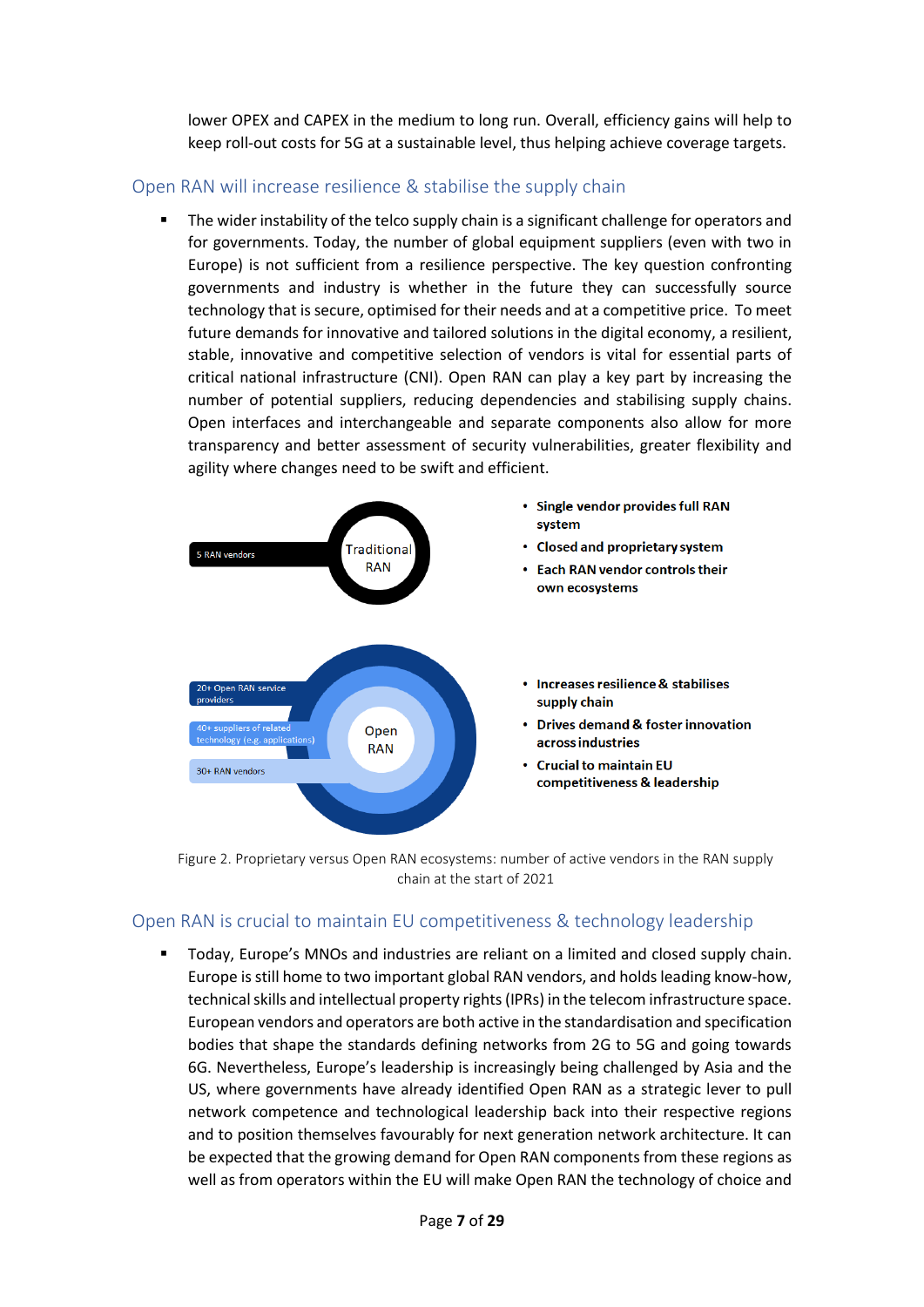disrupt the business model for European technology leaders in RAN<sup>2</sup>. It is therefore vital that, also in Europe, Open RAN is identified as a strategic priority early on. Failure to support Open RAN today exposes Europe to the risk of new dependencies as gaps in emerging technology developments will be very hard to close. In fact, we know from experience that a technology leadership gap of 1-2 years may be difficult or impossible to close. Hence a lost opportunity today would have a detrimental effect on Europe's future technological and industrial competitiveness in this space, but equally on the related European ecosystem. Europe is well-placed to build on its existing capabilities and know-how. It can play a unique role in driving Open RAN based on its strong industrial and academic base of expertise, its global leadership in the current vendor landscape and its telecommunications industry, including both vendors and operators, many of which operate globally. They have the know-how and opportunity to encourage the development of new standards and innovative technology enabling Europe to lead the development of next generation network technology.

<sup>&</sup>lt;sup>2</sup> More cost-effective RANs, built on the basis of operators' requirements rather than vendors' roadmaps, could lead to over USD285 billion in additional GDP globally over the next ten years, and over USD90 billion annually from 2030. [\(https://telecominfraproject.com/openran-bring-285-billion-global](https://telecominfraproject.com/openran-bring-285-billion-global-gdp-gains-stimulated-by-tip-initiatives-develop-open-disaggregated/)[gdp-gains-stimulated-by-tip-initiatives-develop-open-disaggregated/\)](https://telecominfraproject.com/openran-bring-285-billion-global-gdp-gains-stimulated-by-tip-initiatives-develop-open-disaggregated/)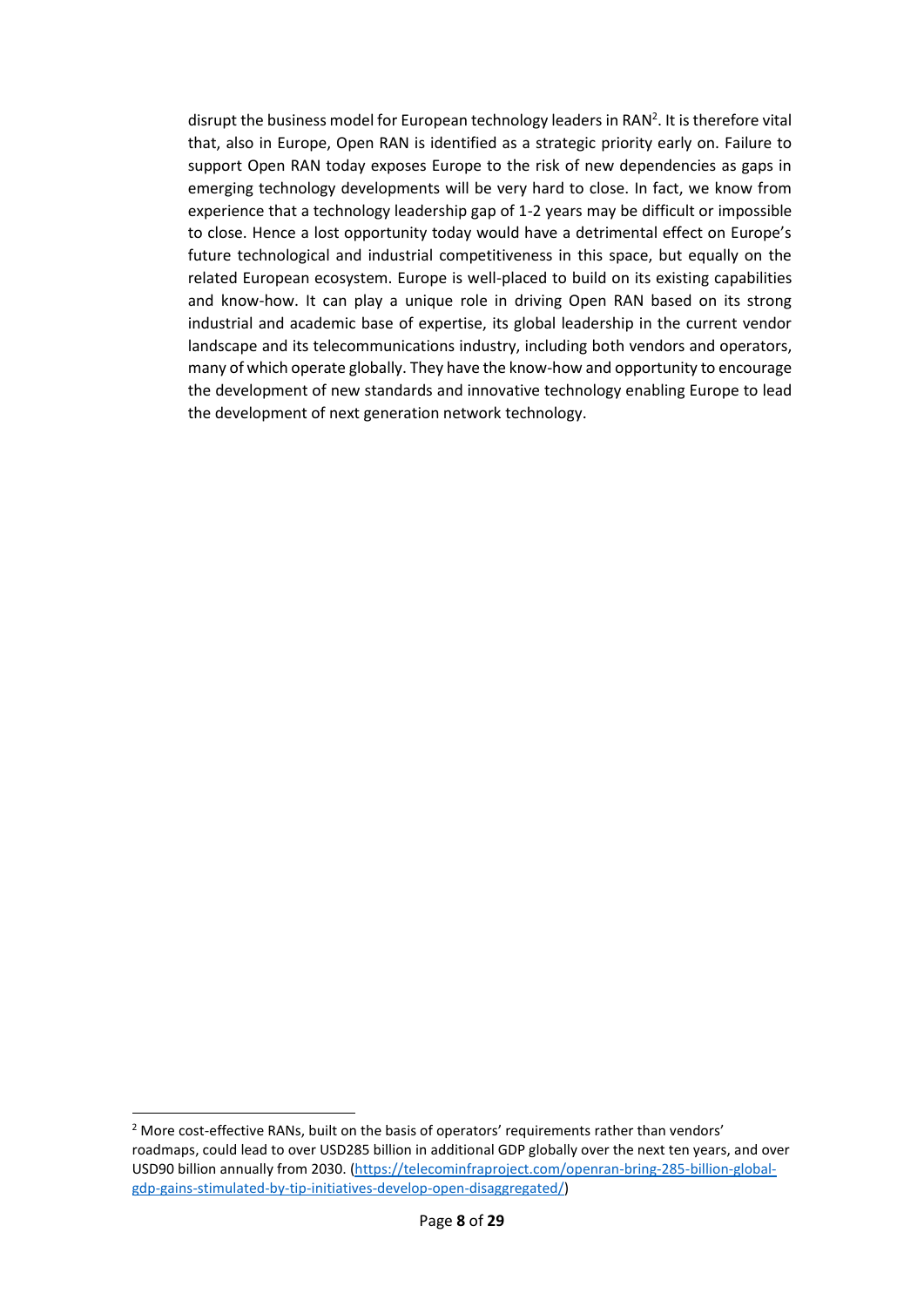# <span id="page-8-0"></span>Chapter 2: The Open RAN Value Chain and Vendor Landscape

The change from closed propriety solutions to Open RAN marks a shift in paradigm in network architecture. It will drive innovation for a large and varied number of future use cases and help create an ecosystem that can cater for this demand. This chapter looks at the state of play of the current European ecosystem and also includes European SMEs $3$ . The findings are underpinned by results of a supporting European ecosystem research study, conducted by Analysys Mason during the first half of 2021, where 98 companies were analysed. The first step defines the Open RAN value chain and key product and service categories. This helps to identify companies who are either active or have the potential to become active in Open RAN, map them to the categories and provide an overview of Europe's vendor landscape in each of the categories. This overview is meant to serve as a useful tool for developing policy recommendations to build a European ecosystem that is globally competitive and future-proof<sup>4</sup>.

The Open RAN value chain is divided into six major technology and service categories:

- 1. Semiconductors (chips and related components): This category includes design and manufacturing of chipsets and related radio components required to build Open RAN elements such us radio units, active antennas and distributed & centralised server units.
- 2. RAN hardware: This category includes design and manufacturing of hardware elements for radio units, antennas, distributed server units and small cell products.
- 3. RAN software: This consists of RAN functions that used to be embedded in hardware but can now run independently on cloud hardware (these pieces of software are called virtualised (vNFs) or containerized (cNFs) network functions This category includes new platforms for automation, management, and orchestration of the RAN elements.
- 4. Cloud: This category is focused on infrastructure both at edge and core data centres running Open RAN software managed by cloud orchestrators.
- 5. Services: This category includes System Integration and testing to ensure that software and hardware from many suppliers can work optimally together.
- 6. Development: This includes activities to contribute and build Open RAN ecosystems, from corporate R&D labs, to incubators, standards organisations, open-source collaborations and labs that share and validate technology.

<sup>&</sup>lt;sup>3</sup> This study does not explore the state of play for non-European SMEs.

<sup>4</sup> This aims to be representative rather than exhaustive. There may be additional companies active in Open RAN, or the listed companies may be operating in additional segments from those identified here.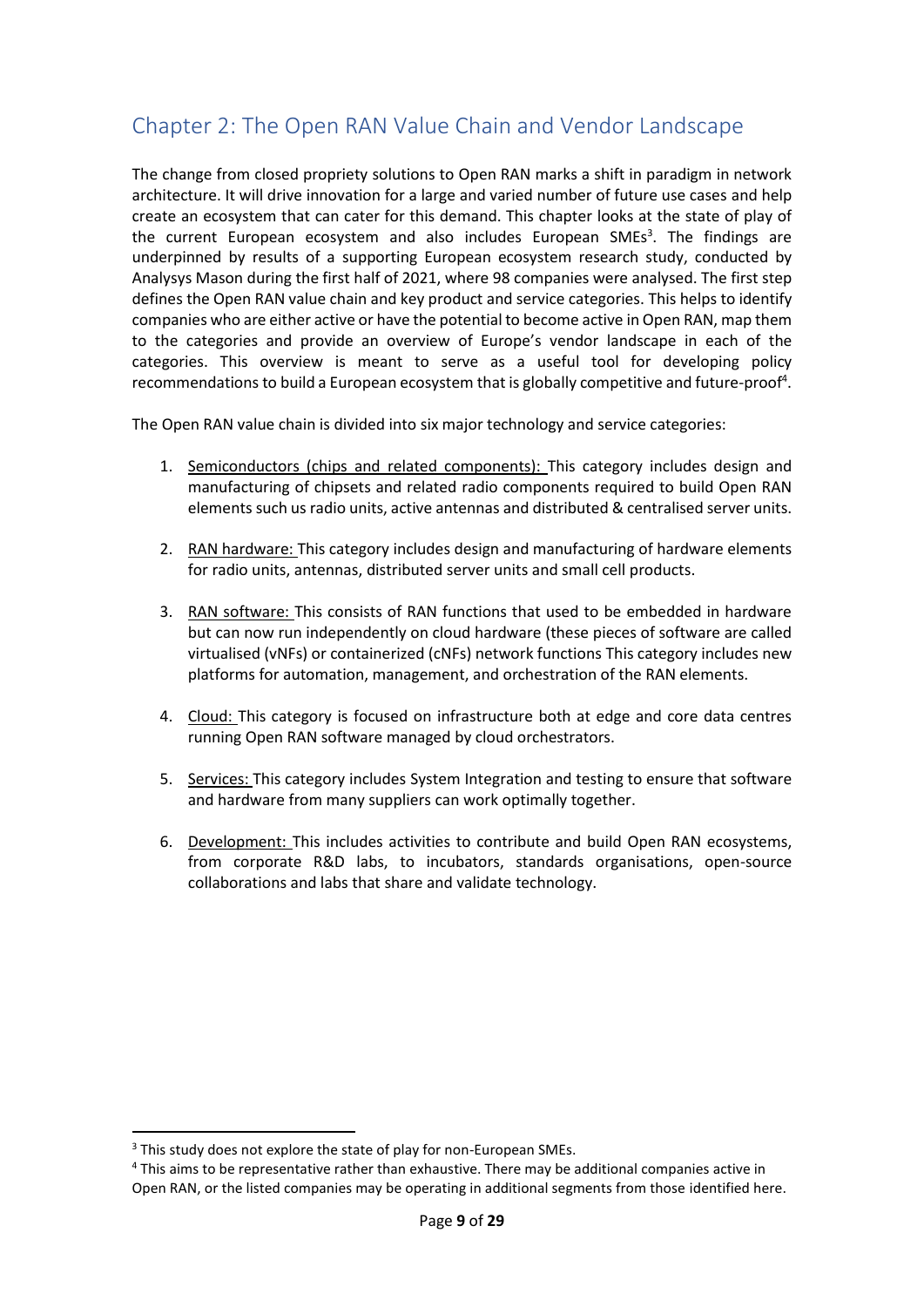Based on current market trends, the next figure shows the expected size of each value chain category in 2026.



Figure 3: Open RAN value chain estimation 2025. Companies per category & Assessment per category

The value chain breakdown in terms of global vendor revenues (Figure-4), shows that services activities would be the biggest block in expected revenue in the Open RAN value chain, with 38% of total revenue, followed by RAN hardware (24%), Cloud (18%), Semiconductors (11%) and RAN software (9%). A global market worth EUR36.1 billion<sup>5</sup> in supplier revenues from Open RAN is opening up by 2026 and is likely to expand at greater pace beyond 2026. The market value can be split between Open RAN hardware and software (EUR13.2 billion) and the broader RAN platform (Chips and components, Services, Development and Cloud). The biggest growth is expected in Services due to new business models and additional efforts to test and integrate RAN elements from different vendors compared to traditional integrated RAN.



<sup>5</sup> Source: Analysys Mason forecast of Open RAN operator spending and vendor revenue, April 2021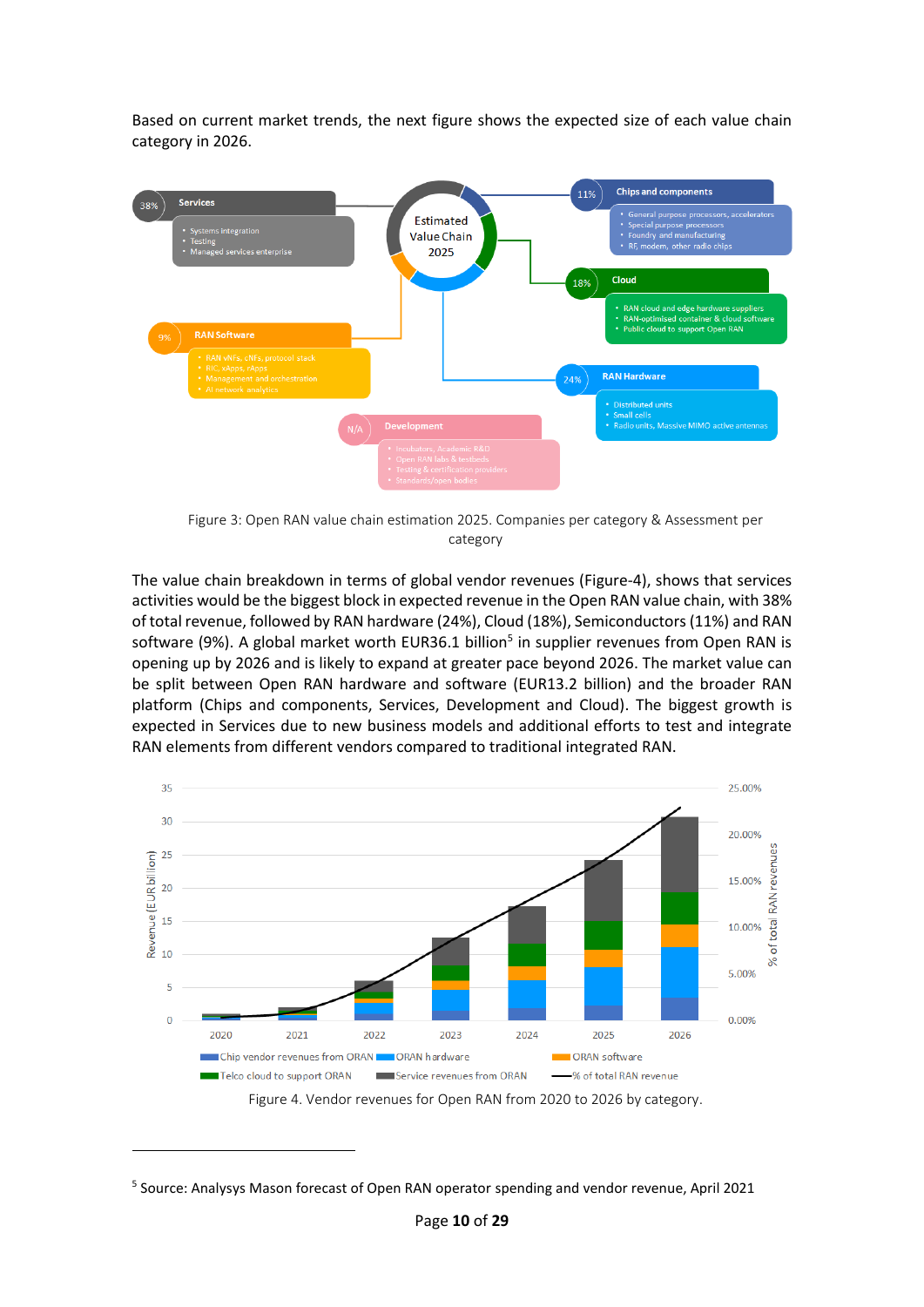The following analysis shows for each Open RAN technology and service category companies who are either active or have the potential to become active in Open RAN.

## <span id="page-10-0"></span>Semiconductor (Chips and Components)

This category contains chipsets of different types to cater for a range of RAN hardware elements. They include General Purpose Processors (GPP) to support higher layer RAN functions, Specialised Silicon chipsets for high demand processing workloads, Radio Frequency (RF) Front End (digital signal processing element inside the Radio Units) and Foundry (integrated circuit production of chips and semiconductor elements).

In traditional RAN, most of the semiconductors were designed specifically for one vendor only. In Open RAN, there is a far greater opportunity for chip providers to support equipment from many vendors, providing opportunities for a wider supplier base. Distributed and centralised units can be based on General Purpose Processors (GPP) supporting an ARM or Intel x86 architecture but, to meet the high-performance demands of 5G, these will need to be complemented by accelerators that offload specific tasks. Chipsets may feature components from several suppliers. Radio Units and active antennas need very high-performance specialised processors and RF components. With an Open RAN approach, it will be easier for specialist chip providers to address a broader market of RAN equipment manufacturers demanding those highperformance chips.

|  |                                                                      | General<br>purpose<br>processors | <b>Specialised</b><br><b>Silicon</b><br>chipsets              | Radio<br><b>Frequency</b><br><b>Front end</b>              | <b>Foundry</b>                 |
|--|----------------------------------------------------------------------|----------------------------------|---------------------------------------------------------------|------------------------------------------------------------|--------------------------------|
|  | <b>European</b><br><b>Status</b>                                     |                                  |                                                               |                                                            |                                |
|  | <b>Major vendor</b><br>active in Open<br><b>RAN</b>                  | NXP, ARM                         | <b>NXP</b>                                                    | <b>NXP</b>                                                 | <b>NXP</b>                     |
|  | <b>SME</b> active in<br><b>Open RAN</b>                              |                                  |                                                               | Accelercomm,<br>Lime Micro,<br>Picocom, Sivers<br>IMA, SRS |                                |
|  | <b>Capable of</b><br>addressing key<br><b>Open RAN</b><br>challenges | Infineon, Kalray,<br>ST Micro    | <b>ST Micro</b>                                               | Infineon,<br>ST Micro                                      | Infineon,<br>ST Micro, Bosch   |
|  | <b>Major Non-</b><br>European<br>player                              | AMD, Intel                       | Broadcom,<br>Intel, Marvell,<br>Nvidia<br>Qualcomm,<br>Xilinx | Qualcomm,<br>Xilinx                                        | Intel, Samsung,<br><b>TSMC</b> |

Table 1. Europe's rating in Chips and Components (Companies profiled in AM Study 2021) Strong, Moderate, Weak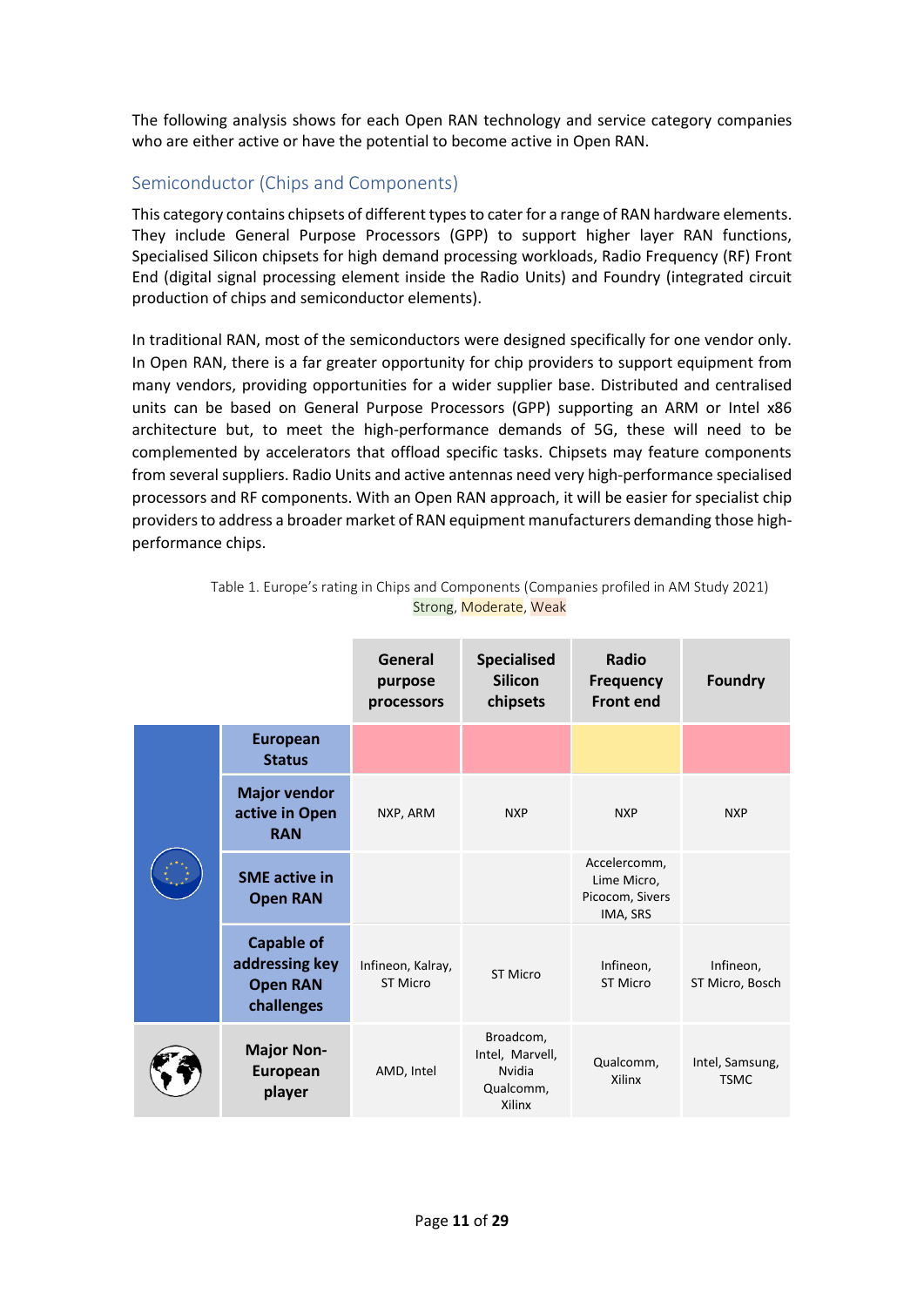#### Findings:

- Europe has some providers and promising start-ups, but their impact will be small and fragmented without broad ecosystem support.
- **■** Additionally, Europe has a group of specialist semiconductor vendors that are working on Open RAN in areas such as RF chips and processors optimization to support advanced functionality and very low latency.
- Europe does have a few major semiconductor vendors that could drive scale into Open RAN and help define future platforms, as well as improving digital sovereignty by reducing dependency upon non-European providers and security of supply with their foundries. However, while NXP is developing Open RAN components, ST Micro and Infineon are currently not.
- Moreover, among the global semiconductor players, those from the USA, such as Intel. Marvell and Qualcomm have a strong global market position, and have been more active in Open RAN than those from Europe, such as Infineon and ST Micro.

## <span id="page-11-0"></span>RAN Hardware

This category contains all the hardware elements that are specific to the RAN but are being developed or modified to support open interfaces to allow them to interoperate with multiple vendors' RAN hardware elements, which include radio units, distributed units and centralised units that are based on specialist semiconductors or general-purpose processors with RANoptimised accelerators.

In the past, all antennas were passive elements that send and receive signals to and from devices. For higher frequency bands, adoption of active antennas increases, resulting from the introduction of massive MIMO and beamforming techniques. Those need to be integrated with the radio electronics for performance reasons.

In Open RAN, the radio units will increasingly be built to common specifications that include common and open interfaces to other RAN elements. Different initiatives will enable many new companies to compete in the radio unit, which has traditionally been the realm of a small number of players. In this new competition landscape, some will focus on low cost, commoditised units and others on maximum performance Massive MIMO products – the result should be a range of products to suit the needs of any operator or environment.

Small cells have been available for more than a decade but have not become a significant part of the RAN landscape in Europe. However, many Open RAN hardware providers are targeting small cells as a first step, as these units are less challenging to bring to market than top-end macro base station units. Small cellsfor enterprise deployments are expected to be an important proving ground for Open RAN and an entry point for new suppliers.

- The Radio Unit (including active antennas) is the Open RAN value chain category in which Europe has the largest and most diverse base of vendors. There is a significant base of expertise and many of the smaller vendors have been part of the supply chains surrounding Nokia and Ericsson, but are now targeting a broader market, and greater autonomy.
- This provides the potential to make Europe a centre of excellence for this technology, which could support global platforms and markets, gaining scale as a result of open interfaces to any vendor's base stations. US-based RAN software companies cite Europe,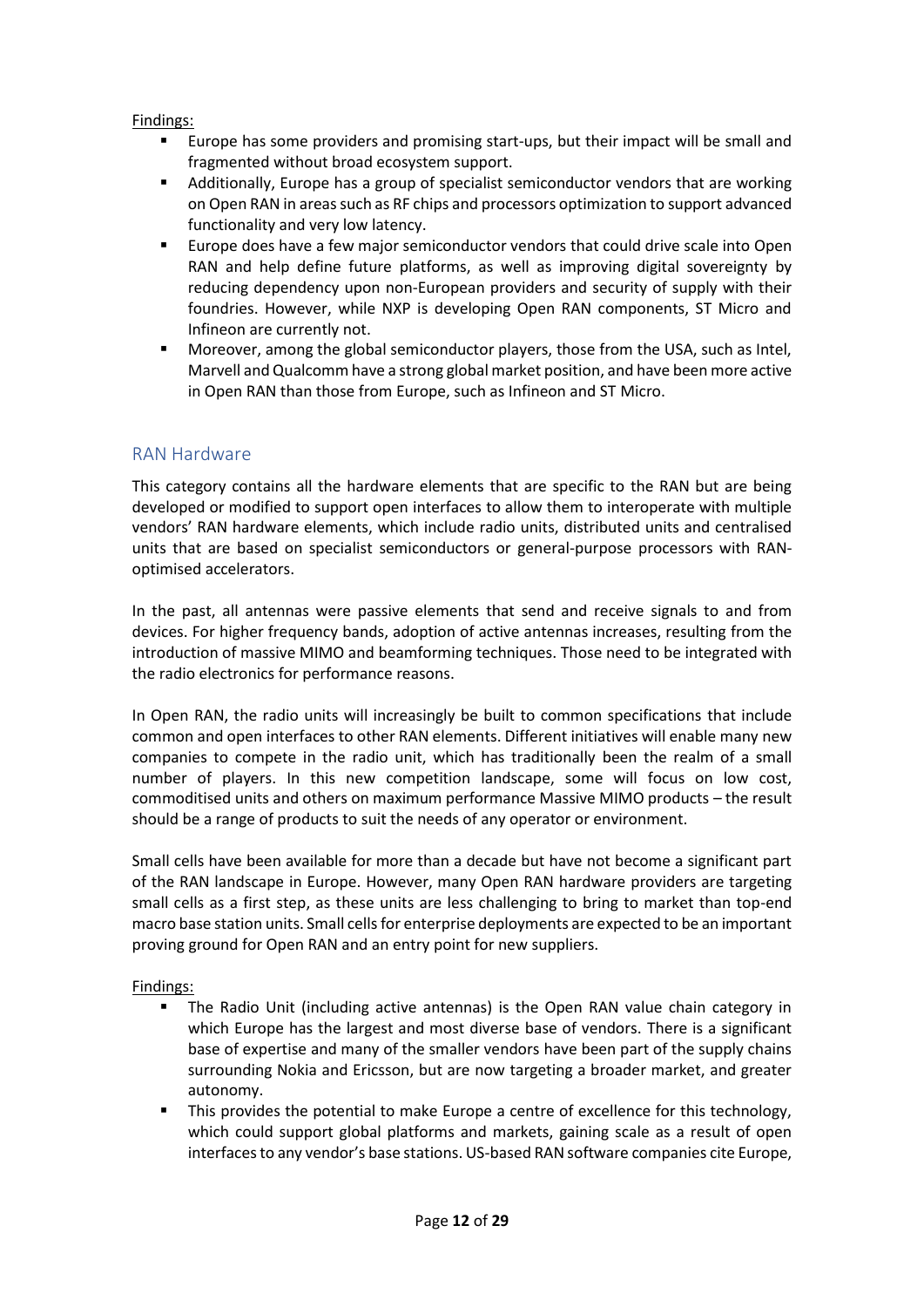in particular, as an important source of radio expertise, among vendors and also universities and operators' labs.

|  |                                                     | Radio unit incl.<br>active antenna                                                                                       | <b>Distributed</b><br>unit                          | <b>Small</b><br>cells             | <b>Full RAN (all</b><br>elements) |
|--|-----------------------------------------------------|--------------------------------------------------------------------------------------------------------------------------|-----------------------------------------------------|-----------------------------------|-----------------------------------|
|  | <b>European</b><br><b>Status</b>                    |                                                                                                                          |                                                     |                                   |                                   |
|  | <b>Major vendor</b><br>active in Open<br><b>RAN</b> |                                                                                                                          |                                                     |                                   | <b>Nokia</b>                      |
|  | <b>SME</b> active in<br><b>Open RAN</b>             | ATL Pharrowtech,<br>AW2S, Bellantenna,<br>Benetel, Celestia,<br>Comlab, Filtronic, RFS,<br>SRS, Siae<br>Microelettronica |                                                     | Benetel                           |                                   |
|  | <b>Major Non-</b><br>European<br>player             | AceAxis, Airrays<br>(Xilinx), Airspan,<br>Baicells, Comba,<br>Commscope, MTI, STL,<br>Fujitsu, Gigatera, NTS             | Dell, HP,<br>Kontron,<br>Supermicro,<br>CommAgility | Airspan,<br>ip.ccess<br>(Mavenir) |                                   |

Table 2. Europe's rating in RAN Hardware (Companies profiled in AM Study 2021) Strong, Moderate, Weak

## <span id="page-12-0"></span>RAN Software

In Open RAN, software is disaggregated from hardware, allowing software to run on hardware from any supplier. Different RAN software modules can be supported by different developers working together in an integrated way.

An Open RAN network will have a large number of hardware and software elements that will need to be controlled and managed to deliver the best performance. Baseband components (distributed and centralized units) manage RAN signalling and control. The RAN Intelligent Controller (RIC) optimises the radio to suit local conditions and changes in the environment. Service Management and Orchestration (SMO) automates many RAN processes, simplifying and automating network provisioning and service assurance.

- Early trials and deployments have mainly been undertaken by US companies such as Altiostar (just recently acquired by the Japanese Rakuten Group), Mavenir and Parallel Wireless. An exception is Belgium's Accelleran. Nokia has developed Open RAN software functions, but these currently only run on Nokia proprietary hardware.
- The development of the RAN Intelligent Controller has been driven by US and Japanese companies so far  $-$  e.g. NEC and Amdocs  $-$  but there is limited activity in Europe with Nokia, Ericsson and Capgemini developing some of the first implementations.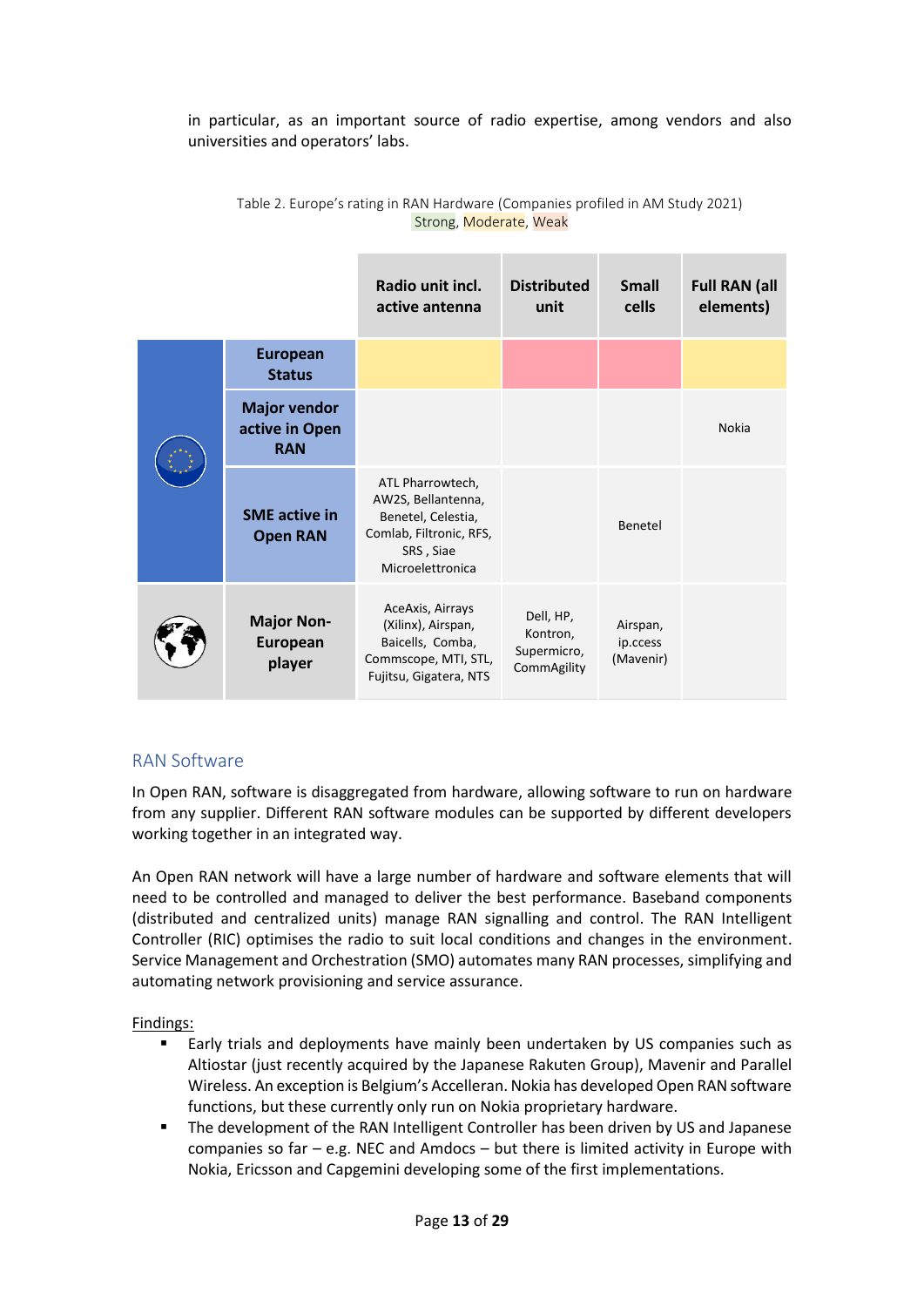|  |                                                     | <b>RAN Software</b><br>$(O-DU/O-CU)$                                  | <b>Radio Intelligent</b><br><b>Controller (RIC)</b>                   | Management &<br><b>Orchestration</b>                                        |
|--|-----------------------------------------------------|-----------------------------------------------------------------------|-----------------------------------------------------------------------|-----------------------------------------------------------------------------|
|  | <b>European</b><br><b>Status</b>                    |                                                                       |                                                                       |                                                                             |
|  | <b>Major vendor</b><br>active in Open<br><b>RAN</b> | CapGemini, Nokia                                                      | CapGemini, Ericsson,<br>Nokia,                                        | Ericsson                                                                    |
|  | <b>SME</b> active in<br><b>Open RAN</b>             | Amarisoft, Celfinet,<br>IS-Wireless,<br>Node-H, SRS                   | Acceleran,<br><b>IS-Wireless</b>                                      | Highstreet, Inmanta,<br>IS-Wireless, Zeetta                                 |
|  | <b>Major Non-</b><br>European<br>player             | Altiostar, JMA,<br>Mavenir, Parallel<br>Wireless, Radisys,<br>Samsung | Cellwize, HCL,<br>Juniper, Keysight<br>Mavenir, NEC,<br><b>VMWare</b> | Amdocs, Atrinet,<br>Ciena, DZS, Juniper,<br>HCL, Samsung<br>NEC/Netcracker, |

#### Table 3. Europe's rating in RAN Software (Companies profiled in AM Study 2021) Strong, Moderate, Weak

# <span id="page-13-0"></span>Cloud

This category includes the servers and open software frameworks that have been optimised for the RAN, such us Open RAN edge platforms, RAN-optimised containers, cloud software and public cloud to support Open RAN.

In Open RAN, network software for the Distributed Unit (DU) and Centralised Unit (CU) can run on Commercial-Of-The-Shelf servers from any supplier. However, Cloud platforms are generic by their nature and some vendors are optimising their hardware or software to target the Open RAN opportunity.

In some cases, the Open RAN CU and/or DU may run in a public or third-party cloud rather than the telco's own cloud. This may be unusual among large operators, but some enterprise Open RANs will run in the public cloud. Increasing interest by international Cloud providers to host RAN functionality in the public Cloud may introduce data sovereignty concerns.

- US companies have a strong market position in relation to generic cloud platforms including servers, RAN-optimised container software and public clouds – (though China has its own ecosystem). Some of the US vendors are adapting their platforms to address Open RAN functions of the RAN which will require enhanced functionality.
- There may be opportunities for European vendors to add further RAN-specific enhancements to improve their position relative to the global cloud platforms. For example, Canonical, whose RAN containers framework and Linux implementation are included in some cutting-edge Open RAN developments including a partnership with Lime Micro and UK operator BT/EE. Additionally, due to the synergies between Open RAN and edge data centres, as highlighted already in previous chapter, Europe may have an opportunity to reduce the gap in cloud space with US providers by advancing both Open RAN and Edge cloud deployments.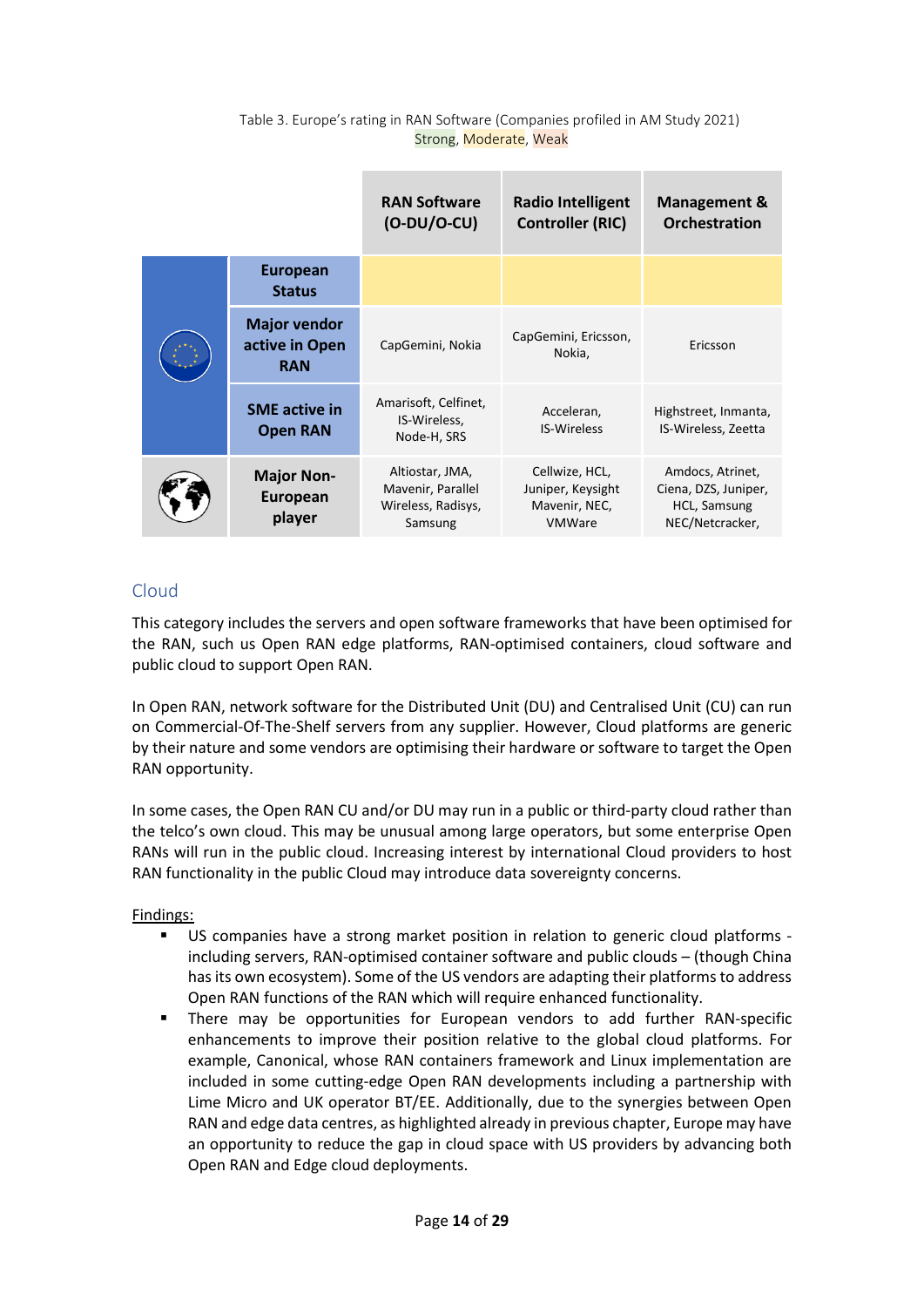|  |                                                     | <b>Cloud Hardware</b>                               | <b>Cloud Software</b>                 | <b>Public or third-</b><br>party cloud          |
|--|-----------------------------------------------------|-----------------------------------------------------|---------------------------------------|-------------------------------------------------|
|  | <b>European</b><br><b>Status</b>                    |                                                     |                                       |                                                 |
|  | <b>Major vendor</b><br>active in Open<br><b>RAN</b> |                                                     | Canonical, SuSE                       | OVHcloud                                        |
|  | <b>SME</b> active in<br><b>Open RAN</b>             |                                                     | BISDN, Ori,<br>Rapid.space,           |                                                 |
|  | <b>Major Non-</b><br>European<br>player             | Dell, HPE, Kontron,<br>Samsung, Lenovo,<br>Vapor.io | VMware, Red Hat,<br>Google, Microsoft | AWS, Microsoft<br>Azure, Google,<br>IBM, Oracle |

#### Table 4. Europe's rating in Cloud (Companies profiled in AM Study 2021) Strong, Moderate, Weak

# <span id="page-14-0"></span>Services

Services will play a significant role in the Open RAN value chain to test and integrate multiple vendors' solutions. Many operators will be deploying Open RAN with elements from many suppliers, but they may lack the resources to integrate all these elements themselves. In traditional RAN, integration is usually done by the RAN vendor but in Open RAN, the role of the neutral systems integrator will be greatly enhanced.

An important factor in ensuring that software and hardware from many suppliers can work optimally together is testing for performance and interoperability before deployment. Certification of interoperability helps boost operator confidence.

- NEC is currently one of the most successful System Integrators (SI) in Open RAN.
- CapGemini is an active SI and software developer in Open RAN but most of the leading Open RAN vendor-neutral integrators come from India (e.g. Tech Mahindra, Tata, Infosys). Large US players are expected to become more active as larger contracts become available.
- In the European ecosystem, there are many smaller SIs and testing companies, often working on a fairly local basis, that see Open RAN as a strong opportunity to expand their market and make their services more capable of duplication to drive scale. Some large industrial companies such as Siemens, JLR and Bosch are also encouraging integration and testing that is tailored to the enterprise area, and a common framework would help make Open RAN deployable and useful to many industries.
- By 2026, it is expected that Open RAN will account for a substantial portion of the total 5G SI market globally – EUR 13.3 billion in a total segment worth EUR 27.7 billion. It is worth noting that more than half of this spending will be made to support deployment of 5G for non-telecom industries.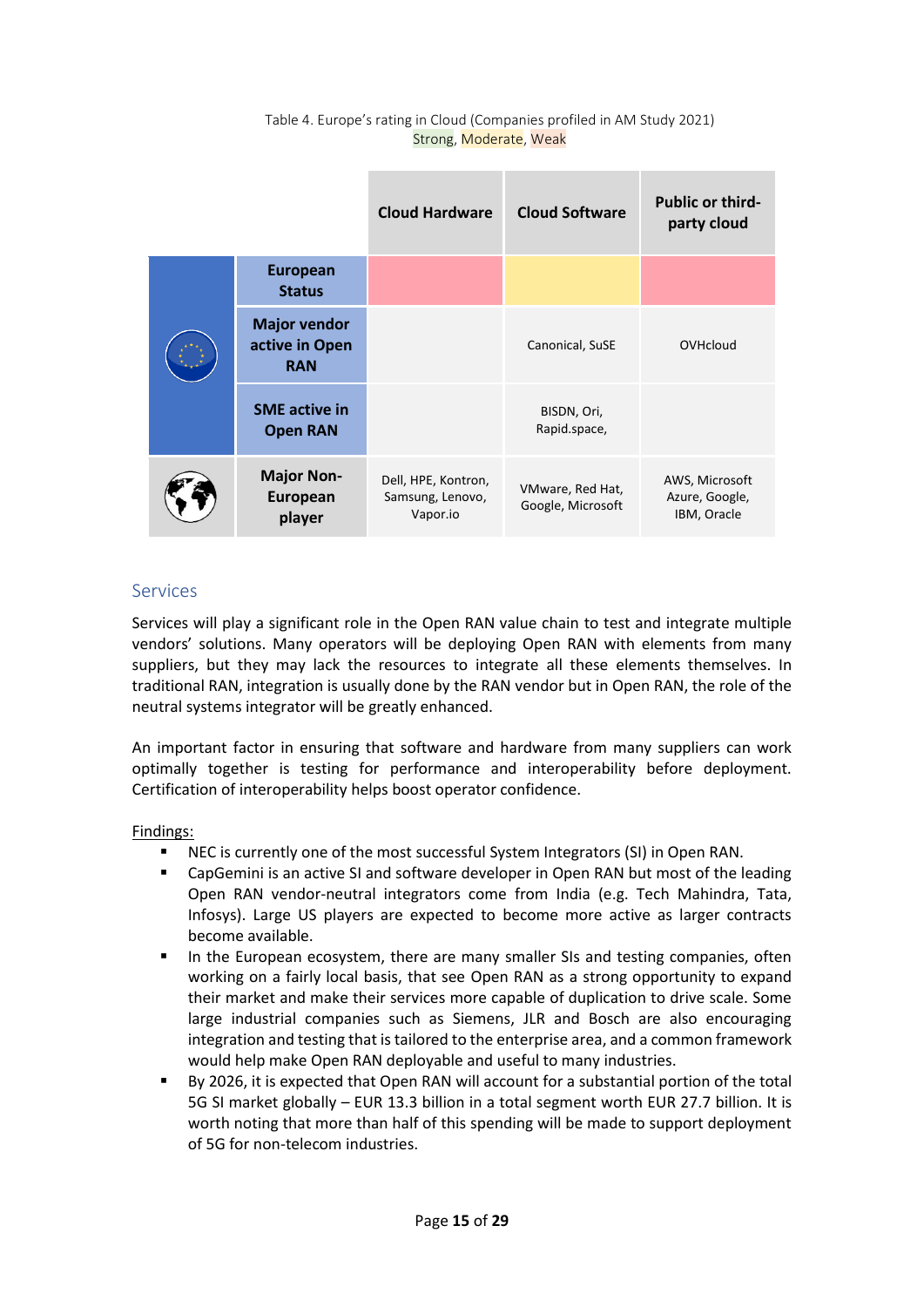|  |                                                     | <b>Systems</b><br>integration                             | <b>Testing</b>            | <b>Enterprise</b><br><b>Services</b>             |
|--|-----------------------------------------------------|-----------------------------------------------------------|---------------------------|--------------------------------------------------|
|  | <b>European</b><br><b>Status</b>                    |                                                           |                           |                                                  |
|  | <b>Major vendor</b><br>active in Open<br><b>RAN</b> | CapGemini, Atos,<br>Reply                                 | Rohde&Schwarz,<br>Spirent | Nokia, Cellnex                                   |
|  | <b>SME</b> active in<br><b>Open RAN</b>             | Siticom                                                   | EANTC, SRS                | EDZcom, DenseAIR,<br>Ontix, Freshwave,<br>Aspire |
|  | <b>Major Non-</b><br>European<br>player             | Accenture, NEC, IBM,<br>HPE, Tech Mahindra,<br><b>TCS</b> | Keysight, Viavi           | Google, Microsoft,<br>Cisco                      |

#### Table 5. Europe's rating in Services (Companies profiled in AM Study 2021) Strong, Moderate, Weak

# <span id="page-15-0"></span>Development

This category of the value chain consists of activities that contribute to fostering an Open RAN ecosystem in Europe, from incubators such as the Telecom Infra Project ecosystem (TIP), universities with projects focused on 5G and Open RAN, labs set up by operators or sponsored by governments, to standards organizations such as ETSI or the O-RAN Alliance.

These range from pure research projects in universities or corporate R&D labs, to incubators that help commercialise some of those findings through start-ups, to the standards organisations, open-source collaborations and labs that share and validate the technology. Maximising the impact of all these activities through funding and by creating collaborative frameworks across the region, and between industry and academia, are important ways through which policymakers can stimulate the Open RAN ecosystem.

## <span id="page-15-1"></span>Summary

This study has identified 13 major Open RAN players in Europe compared to 57 major Non-European players. However, many European players are at an early stage of development and have not yet secured commercial Open RAN contracts, whilst vendors from other regions are moving ahead in actual sales, building an advantage that may risk Europe's future competitiveness in network technology (see Figure 5).

European vendors are not even present in all Open RAN sub-categories (e.g. Cloud Hardware), and are outnumbered in almost all categories by Non-European players (e.g. 2 major European vs 9 major Non-European players in the semiconductor category). This demonstrates important gaps and weaknesses in the end-to-end European Open RAN ecosystem. This study also shows that Europe has over 30 SMEs and some larger companies potentially capable of addressing Open RAN challenges, but their presence is fragmented, and their impact will be further diminished without broad ecosystem support.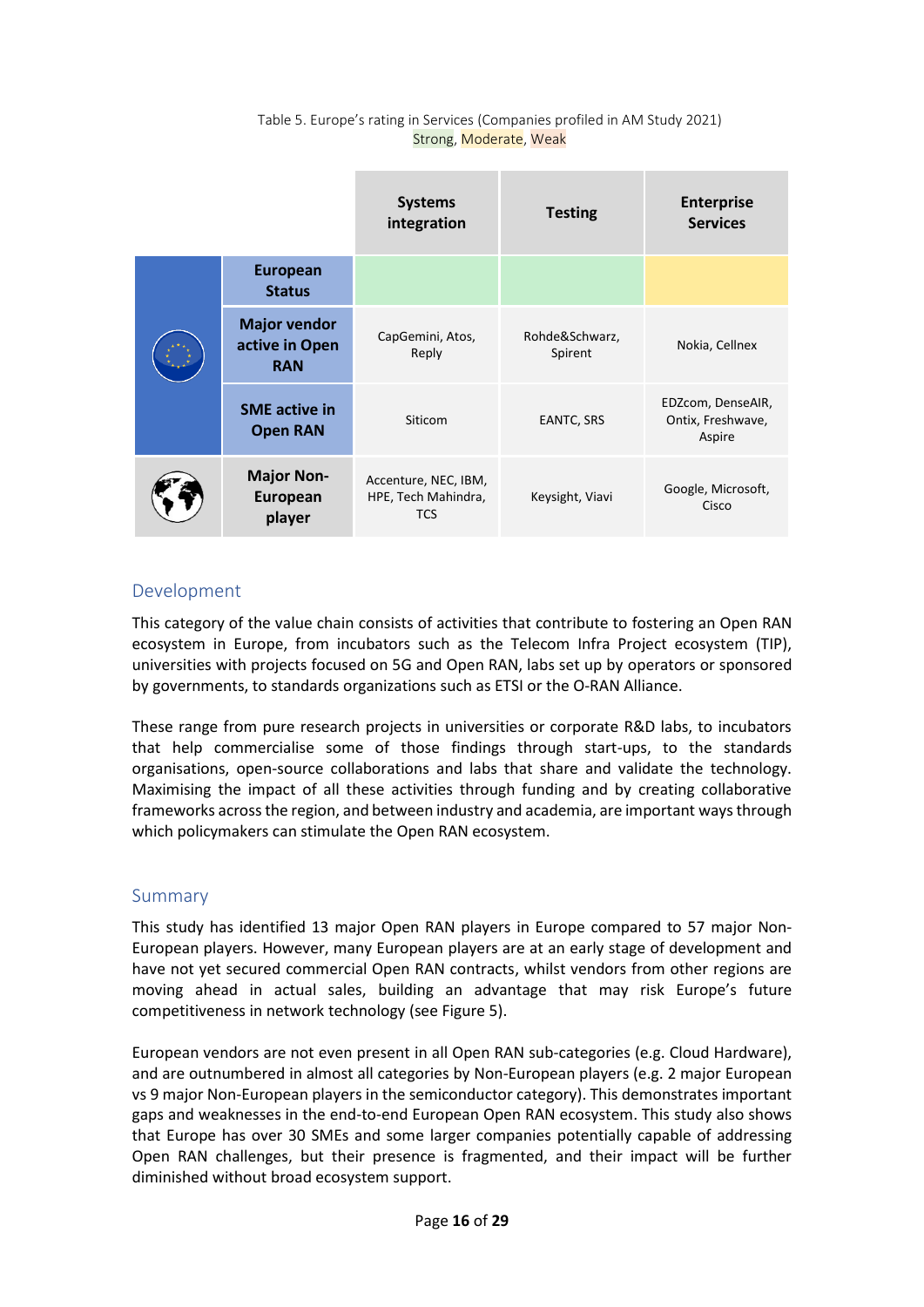

Figure 5: Open RAN vendor distribution showing companies who had commercial contracts to supply Open RAN networks in March 2021. There may have been developments since then. Source Analysys Mason and Bloomberg, March 2021.

The European ecosystem has significantly greater strengths and investment in some value chain elements than others. In many cases, these arise from existing excellence in technologies such as active antennas, RAN hardware and systems integration, in the traditional RAN market. The challenge is to adapt technologies and business models in order to apply them successfully to Open RAN, and especially to networks that are based on open cloud platforms.

Europe has high degrees of excellence and innovation in certain foundational areas, supported by large operators, universities, and the community of organisations around Nokia and Ericsson, but this is not currently translating into a strong commercially deployable ecosystem or significant commercial contracts in the emerging Open RAN space.

Overall, there is a large gap between US and European providers in different areas of Open RAN technology. Higher levels of funding are needed to enable promising start-ups to reach scale more quickly and to fill gaps in the ecosystem, which will otherwise be filled by non-European companies. This funding should come from multiple sources – direct grants and matched awards, tax incentives for larger companies to support start-ups, contracts for government networks and policies to encourage investment in Open RAN.

Large European companies such as chipmakers, systems integrators and industrial organisations can add weight to the ecosystem and would benefit from incentives to become active in Open RAN.

Europe's large non-telecoms industries may drive investment in Open RAN and can identify their own requirements, which can influence the vertical sector globally, e.g. industrial players such as Bosch or Siemens.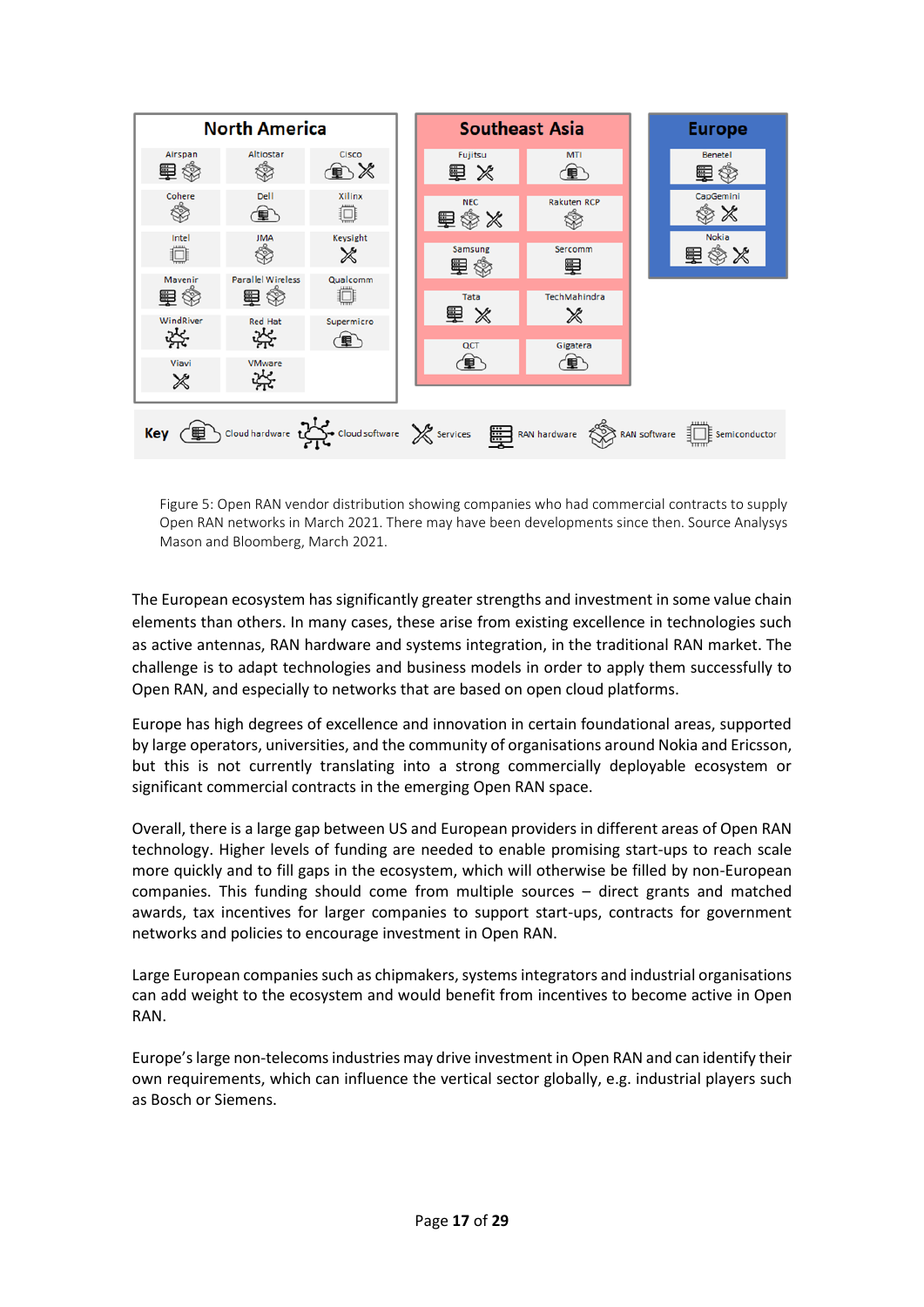Some opportunities that Europe should analyse are:

- Create an open network technology roadmap clearly defining targets to fill supply chain blind spots and linking relevant major players, SMEs/start-ups and RTOs needed to reach those targets.
- **EXECUTE:** Attract major chip suppliers from adjacent sectors on the basis of RAN synergies and provide high value chips to enhance global platforms.
- Encourage development of antennas optimised for expanding Open RAN sectors e.g. in manufacturing.
- Provide funds and open labs to boost rate of innovation by start-ups.
- Testing and SI are more critical in Open RAN, so Europe should strive to be a global center of excellence in these areas.
- Develop stronger collaboration frameworks for projects across Europe.
- Contribute to the next wave of Open RAN specifications and support standardisation.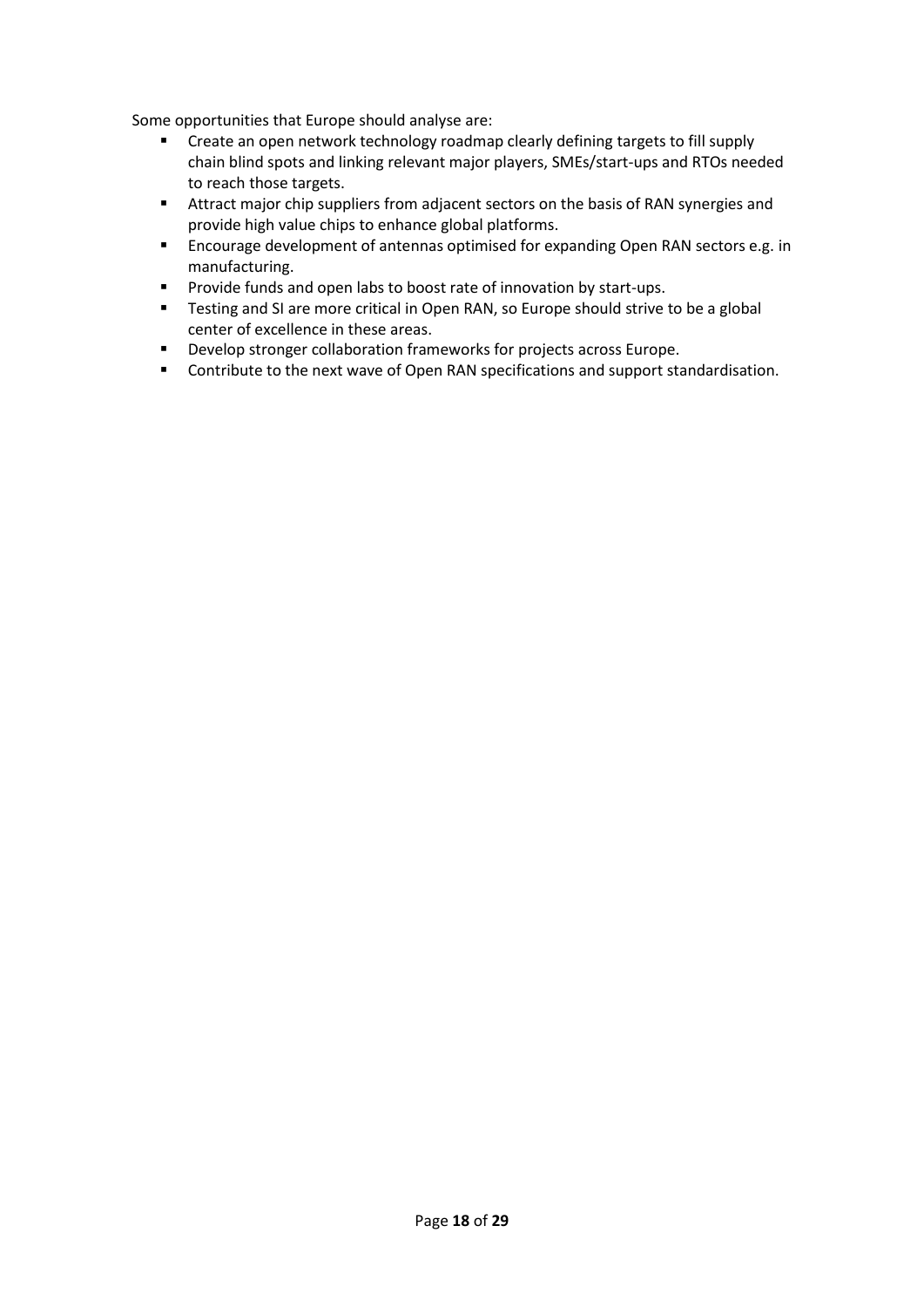# <span id="page-18-0"></span>Chapter 3 – Europe at a Crossroads

To date Europe appears to be lagging behind other international markets, despite billions spent by public network operators in 5G auctions and investments of €56bn in 2020 for radio network and transmission links<sup>6</sup>. The European Commission (EC) estimated in 2016 that a total of €500bn would be needed to meet the EC's 2025 connectivity targets, including 5G coverage in all urban areas<sup>7</sup>. Europe's Recovery & Resilience Facility (RRF) identifies 5G as a flagship area for a significant share of its targeted €150 billion digital budget to finance 5G network infrastructures<sup>8</sup>, and Europe's Digital Compass target aims to deliver 5G for all by 2030.

These ambitions demand that networks are deployed quickly and extensively, with a high level of resilience and flexibility to respond to user needs, with support for the most advanced capabilities. However, if operators use the same supply chains and platforms as used for 4G, there will be significant barriers in terms of cost, supply chain robustness, delays and choice hampering the achievement of EC connectivity targets and thus of Europeans getting the advanced networks they need to secure social and economic prosperity. Therefore, European operators are taking a leading role in setting deployment goals for Open RAN. However, while they have embarked on trials and major commitments, and contributed to standards and specifications, early projects with the most significant impact are being led by non-European companies, especially those from the USA, Japan and South Korea. In fact, to date European operators have no choice but to select non-European partners for their initial trials and deployments.

As stressed throughout this paper Europe is well-placed to build on its existing capabilities and know-how and therefore can play a leading role in driving innovative network architecture, but the key difference is that Europe has not yet identified Open RAN as a strategic priority, whilst other countries, most notably the US and Japan, are strongly pushing for the new paradigm of open network architectures focusing on the development of Open RAN. This is likely to increase the gap in areas where these players already have an advantage and reduce the gap where Europe has an existing advantage today.

• In the US, in December 2020, Congress passed the USA Telecommunications Act, as part of its annual National Defence Authorization Act (NDAA), establishing the Public Wireless Supply Chain Innovation Fund. Through this program, grants may be used to offset the cost of procuring Open RAN equipment, multi-vendor integration, deploying security features on open networks, or deploying network function virtualization to manage an open network. In addition, the legislation created the Multilateral Telecommunications Security Fund, which establishes a common funding mechanism with foreign partners to promote the international adoption of secure and trusted telecoms equipment. Congress is presently considering the levels of funding for these two programs. The Senate has passed the US Innovation and Competition Act (USICA), which would fund the Public Wireless Innovation Fund at \$1.5 billion and the Multilateral Telecommunications Security Fund at \$500m. The legislation is now

<sup>6</sup> [https://digital-strategy.ec.europa.eu/en/library/5g-deployment-could-bring-millions-jobs-and-billions](https://digital-strategy.ec.europa.eu/en/library/5g-deployment-could-bring-millions-jobs-and-billions-euros-benefits-study-finds)[euros-benefits-study-finds](https://digital-strategy.ec.europa.eu/en/library/5g-deployment-could-bring-millions-jobs-and-billions-euros-benefits-study-finds)

<sup>7</sup> [https://www.europarl.europa.eu/RegData/etudes/IDAN/2019/631060/IPOL\\_IDA\(2019\)631060\\_EN.pdf](https://www.europarl.europa.eu/RegData/etudes/IDAN/2019/631060/IPOL_IDA(2019)631060_EN.pdf)  / [https://ec.europa.eu/commission/presscorner/detail/en/IP\\_16\\_3008](https://ec.europa.eu/commission/presscorner/detail/en/IP_16_3008)

<sup>&</sup>lt;sup>8</sup> <https://digital-strategy.ec.europa.eu/en/library/5g-europes-digital-and-green-recovery>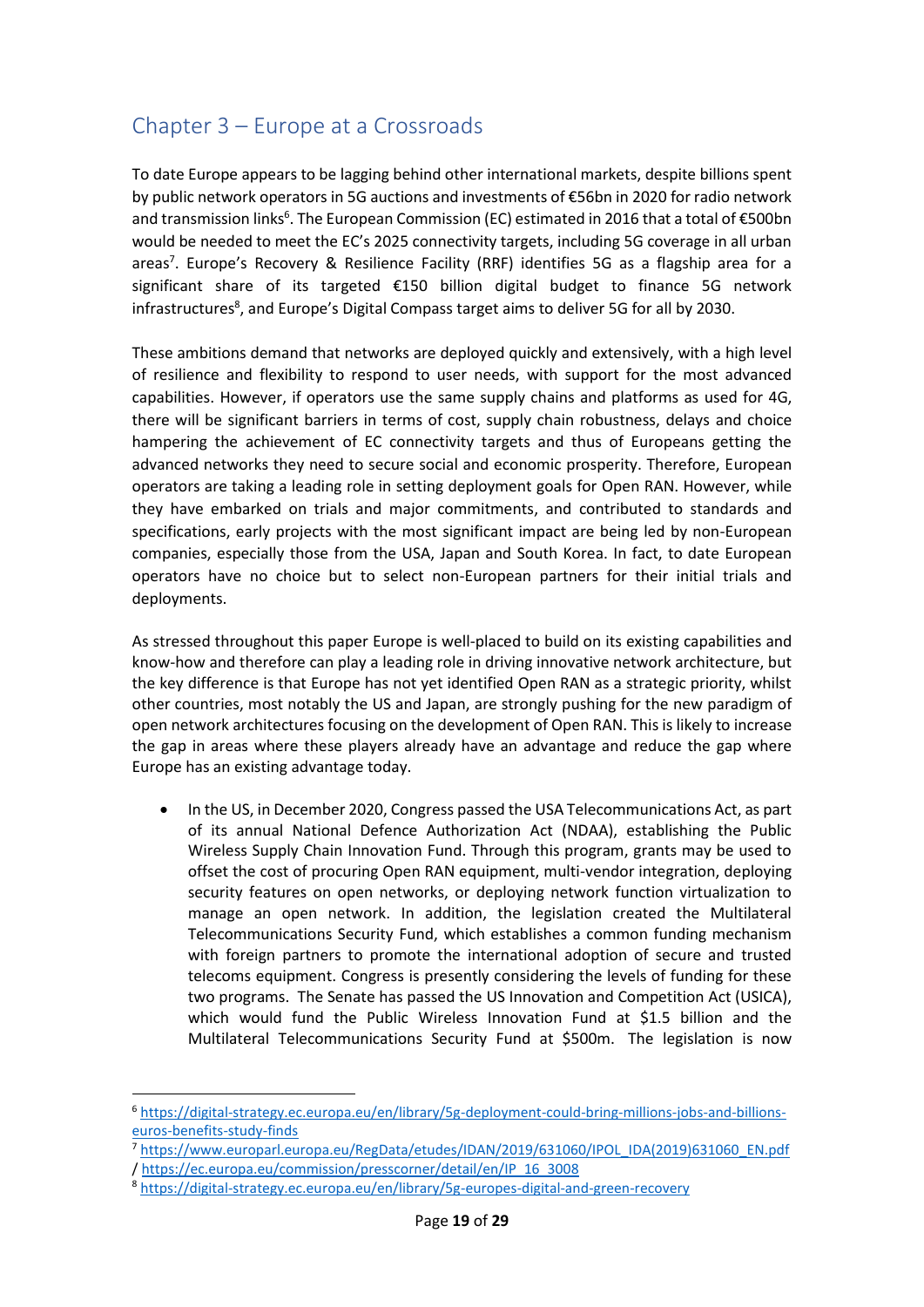pending in the House of Representatives and is expected to pass at similar levels of funding at some point this year. $9$ 

- In Japan, the Government's the *Act on Promotion of Development, Supply and Deployment of Specified Advanced Information and Communication Technology Utilization System* offers financial incentives and tax benefitsto companies that develop, supply or deploy 5G equipment that meets certification criteria in terms of security, supply and openness. The Government cites the need for equipment to be interoperable based on open architecture and utilise international standards to be certified<sup>10</sup>. It has also provided a testing environment through its development of testing techniques as verification tools for multi-vendor interoperability, which helps save time and reduce costs. Japanese companies are also becoming active in relation to Open RAN in Europe. In November 2020, for example, NEC opened an Open RAN Centre of Excellence in the UK, which will provide engineering support for its global business $^{11}$ . NEC is also building a multi-vendor interoperability testing facility as part of the centre to contribute to enriching the Open RAN ecosystem.
- In April 2021, the US and Japan pledged USD 4.5 billion for a 'Competitiveness and Resilience (CoRe) Partnership' to be invested in the research, development and deployment of next-generation mobile networks ('6G' or 'Beyond 5G'), including advancing access to 5G networks via Open Radio Access Networks (Open-RAN)<sup>12</sup>.
- In July 2021, the UK launched a GBP30 million Future RAN Competition to fast-track Open RAN development, and discover and fund talented Open RAN specialists. The competition is organized by the Department for Digital, Culture, Media and Sports as part of the UK Government's 5G diversification strategy<sup>13</sup>.

With such strong commitments, the US, UK, Japan and India are bound to drive global demand for Open RAN, and these countries are supporting their industries in building new ecosystems ready to compete in future network technology. Critics claim that Open RAN will allow non-EU players into European markets and therefore put Europe's digital sovereignty at risk. This is misleading as it ignores the fact that Open RAN is coming regardless of what Europe decides; it is a matter of when, not if. The real question is whether Europe wants to lead this new approach or become a follower. If Europe does not act now, it risks yet another technology gap that would harm Europe's future competitiveness in innovative and efficient next generation networks, and ultimately also risk its leadership and sovereignty in its own region. **In fact, Analysys Mason's June 2021 forecast shows that if Europe's operators and industries had to look elsewhere for Open RAN, this could put EUR 15.6bn of industry revenues, and global influence, at risk.**

<sup>9</sup> [https://www.govtrack.us/congress/bills/116/hr6395/text;](https://www.govtrack.us/congress/bills/116/hr6395/text) [https://www.ntia.gov/report/2021/ntia](https://www.ntia.gov/report/2021/ntia-report-congress-competitiveness-and-sustainability-trusted-suppliers-wireless)[report-congress-competitiveness-and-sustainability-trusted-suppliers-wireless](https://www.ntia.gov/report/2021/ntia-report-congress-competitiveness-and-sustainability-trusted-suppliers-wireless)

<sup>&</sup>lt;sup>10</sup> ORPC, Case Study in 5G Technology World; [https://www.5gtechnologyworld.com/roadmap-helps](https://www.5gtechnologyworld.com/roadmap-helps-governments-promote-fund-and-implement-5g-open-ran/)[governments-promote-fund-and-implement-5g-open-ran/](https://www.5gtechnologyworld.com/roadmap-helps-governments-promote-fund-and-implement-5g-open-ran/)

<sup>&</sup>lt;sup>11</sup> Chatham House: "UK-Japan digital cooperation on the 5G agenda and

beyond";https://www.chathamhouse.org/2021/03/uk-japan-digital-cooperation-5g-agenda-and-beyond <sup>12</sup> https://www.whitehouse.gov/briefing-room/statements-releases/2021/04/16/fact-sheet-u-s-japan-

competitiveness-and-resilience-core-partnership/

<sup>13</sup> https://www.gov.uk/guidance/future-ran-diversifying-the-5g-supply-chain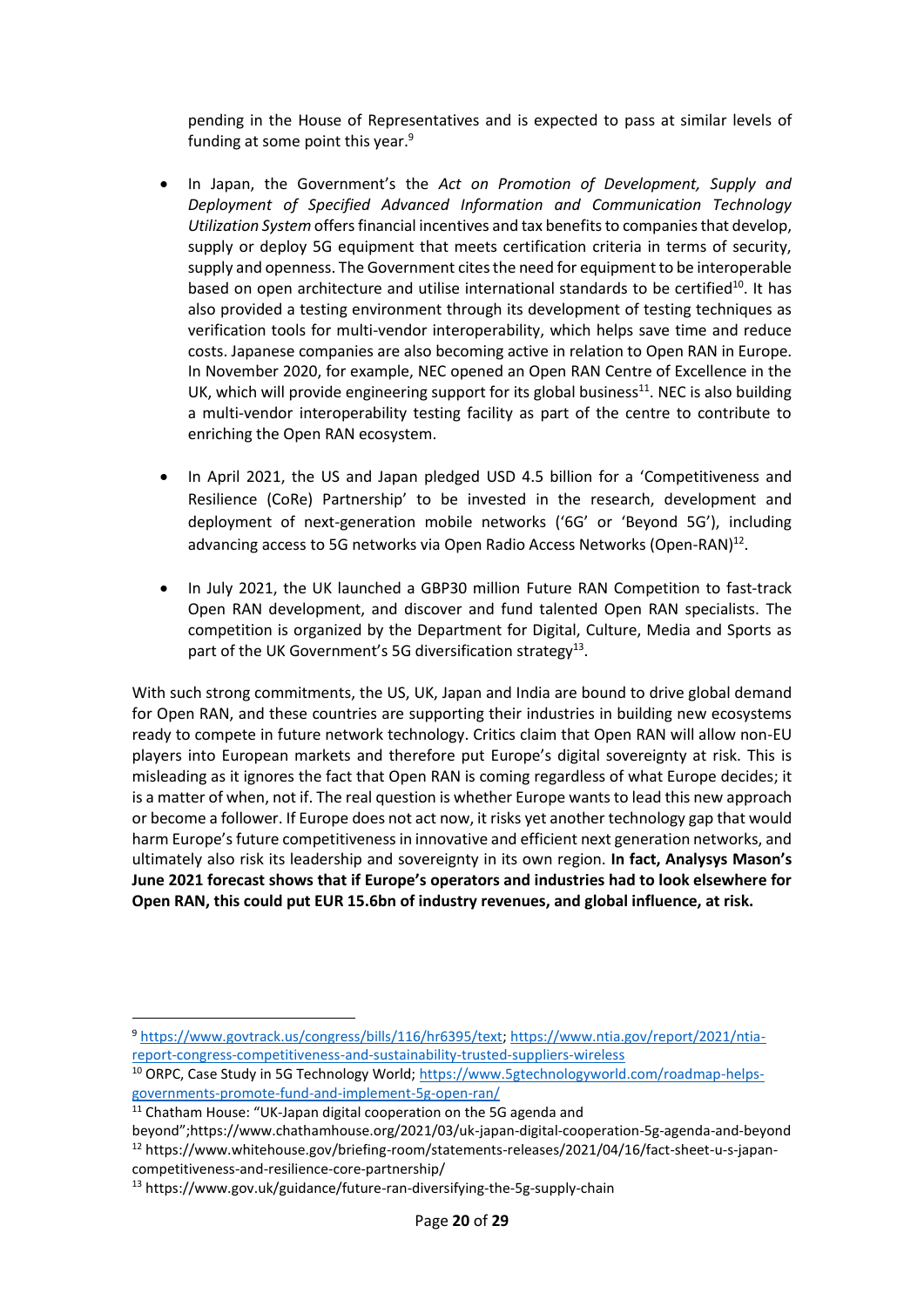

Figure 6. European Open RAN ecosystem revenues 2020-2026, with and without policy  $interventions<sup>14</sup>$ 

To meet future demands for innovative and tailored solutions in a digital economy, Europe needs a resilient, stable, innovative and competitive selection of vendors for central elements of Critical National Infrastructure (CNI). The EU's strategic autonomy interests are therefore best served by pre-empting another innovation gap. Speed of innovation will be crucial for Europe's future competitiveness.

<sup>14</sup> Source: Analysys Mason forecasts June 2021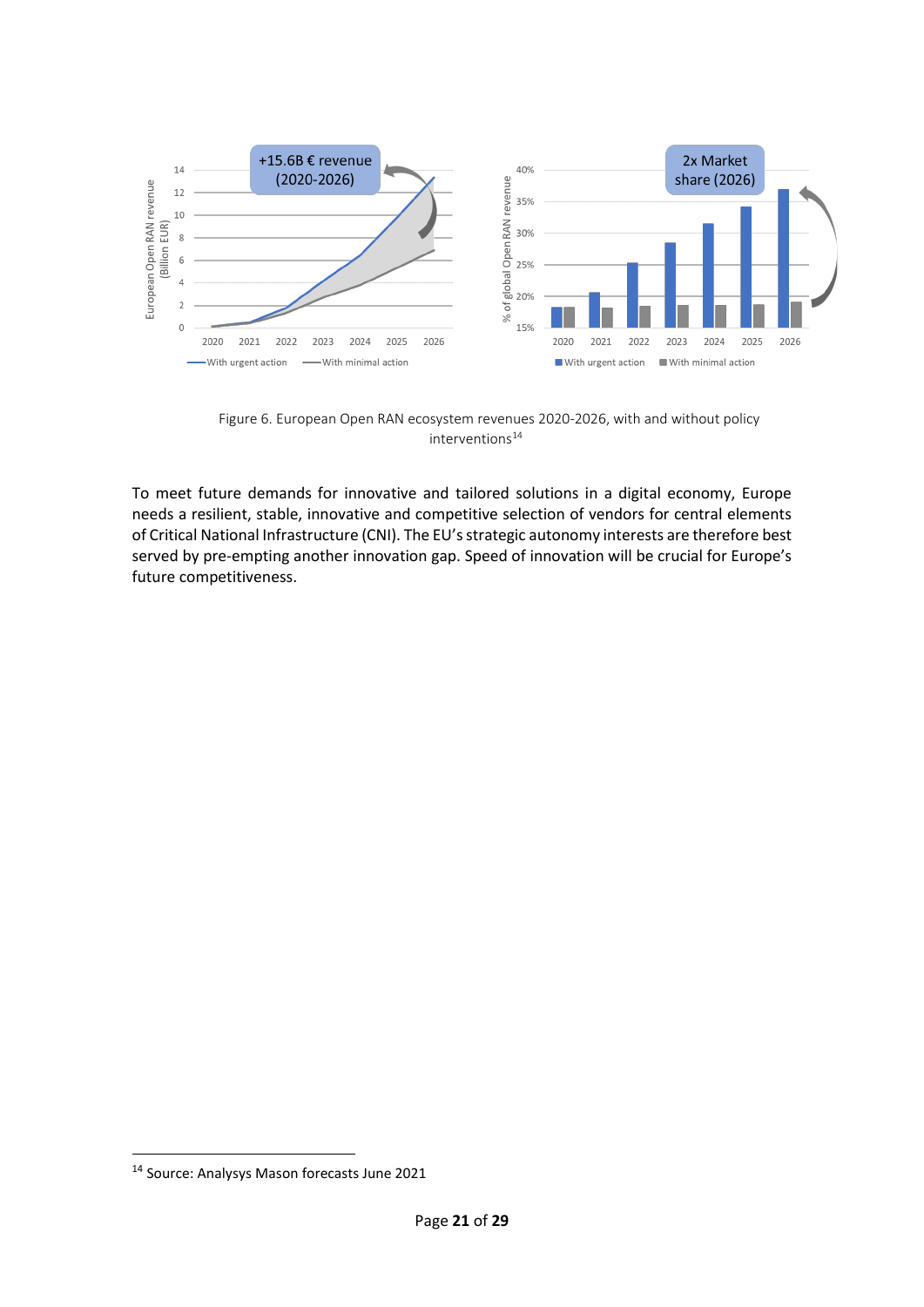# <span id="page-21-0"></span>Chapter 4 – Policy Recommendations

Europe should have the political and industrial ambition to lead in the development and deployment of next generation mobile networks, encompassing Open RAN initiatives to build resilient, scalable, interoperable and virtualised Radio Access Networks (RANs) that leverage cloud technologies, a diverse vendor landscape and flexibility that comes from the open architecture paradigm.

Supporting the transition towards open and interoperable equipment and networks across the telecommunications value chain holds the potential to generate significant positive spill-over effects for the EU's technology and industrial capacity, most notably in the areas of telecommunications, cloud, software and microelectronics.

We strongly support the EU's efforts to reduce current dependencies in these technology areas, as manifested in the EU's recent industrial and digital strategy updates, its Digital Compass Targets and the creation of two new Alliances on industrial data, edge and cloud as well as on processors and semiconductors. However, digital sovereignty cannot be limited to catching up. Most importantly, the EU needs to be ready to proactively consider technology areas where Europe might still be in a strong position today but risks being increasingly challenged or even disrupted in the future. In this context, building EU capability in Open RAN is essential to guarantee that Europe can maintain control over vital areas of its critical infrastructure.

When it comes to mobile network technology, the EU can build on the legacy and the strength of its equipment vendors and mobile operators. If it can focus efforts on a common objective, Europe will continue to have a leading role in the global race for next generation communication infrastructure. However, for Europe to become a leader in Open RAN, targeted investments, a strategic outlook and the right policy framework are needed. Political support is necessary in the form of an ambitious industrial policy that stimulates and helps create market scale for both industry operators and vendors. An umbrella initiative at EU level with a clear roadmap could kick-start a European ecosystem around Open RAN technology.

Open platforms that are supported consistently by all vendors and industry operators are the only way to achieve an ecosystem that can support diverse operator and industry requirements while retaining common foundations, which are necessary for achieving economies of scale, competition and attractive pricing. Closed platforms that favour a smaller set of vendors will eventually lead to reduced availability of innovative functions and capabilities and throttle the full potential that a wider ecosystem would bring regarding innovation. An open platform on the contrary enables many vendors and solutions, each tailored to different requirements and use cases.

Targeted investments and coalitions are needed in relevant areas, where strategic value is generated and where Europe is well-positioned to take a leading role. With the following recommendations, we aim to provide an inclusive and ambitious roadmap with concrete measures to establish EU leadership in the Open RAN space while also supporting the EU's industrial strategy and Digital Decade objectives.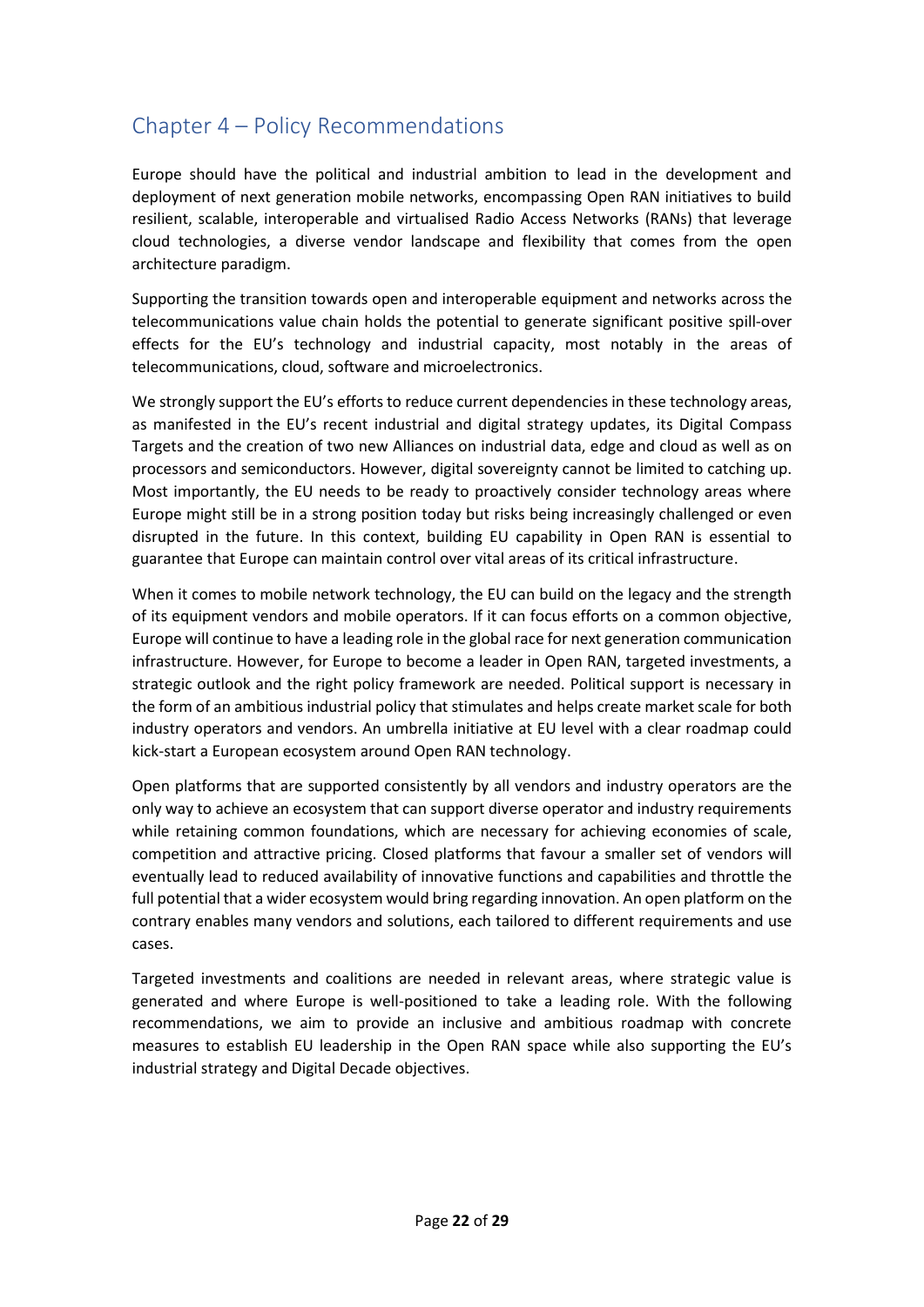## Recommendations for a strong European Open RAN Ecosystem

We call on policymakers and Administrations to:

- 1. **Ensure high-level political support for Open RAN**: European policymakers should recognise the importance of supply diversification and actively promote the development of an innovative, open and interoperable telecommunications ecosystem. This should also be reflected in future updates of the EU Digital Compass, by including the development of Open RAN as a strategic priority for the EU's Digital Decade. The European Commission together with EU Member States can take an active role in bringing together relevant stakeholders, including MNOs, traditional vendors, start-ups and wider industry to safeguard and promote Europe's competitiveness and technical leadership as a basis for future European digital sovereignty. It is recommended that a dialogue between the EU Commission, Member States and industry stakeholders leads to a joint public statement supportive of Open RAN. Europe needs to talk with "a common voice" related to Open RAN, and the consolidated view has to be made public and promoted.
- 2. **Create a European roadmap for network innovation**: We encourage the European Commission to create a European Alliance on Next Generation Communication Infrastructures as it has done for Cloud and Semiconductors, which are all vital enablers for a whole range of industries and therefore critical for fostering European innovation and building a greener, inclusive and more competitive future.

The European Alliance on Next Generation Communication Infrastructures would assess network technologies that are of utmost importance to Europe's future, and create a strategic roadmap and action plan to embrace emerging technologies starting with Open RAN. The roadmap and action plan should implicitly drive and be reflected in European associations and initiatives such as the IPCEI on Microelectronics & Communication Technologies, the 5G Industry Association, Joint Undertaking on Smart Networks & Services and multi-country projects. This would identify and guide strategic policy and funding activities at national and EU level to:

- o Ensure a coherent strategy for the development of a strong EU ecosystem around innovative network technologies such as Open RAN, supporting R&D projects and collaboration between large and small companies in the EU (as recommended by the EC 5G Supply Market Trends report August 2021).
- o Define IPCEIs and other funding opportunities in a way to allow the implementation of projects related to modern communication technologies such as Open RAN.
- $\circ$  Provide a European development and system integration platform to support supplier options for smaller operators (as recommended by the EC 5G Supply Market Trends report August 2021).
- 3. **Incentivise and support EU Open RAN development**: This paper identifies a number of specific technology areas which are strategically significant for the future of the EU communications industry and which promise to generate significant economic benefits and positive spill-over effects. Policymakers should reduce investment risk for EU vendors and start-ups, and support EU partnerships, testbeds and trials with local and EU funding (for example through Horizon Europe) and tax incentives(helping to address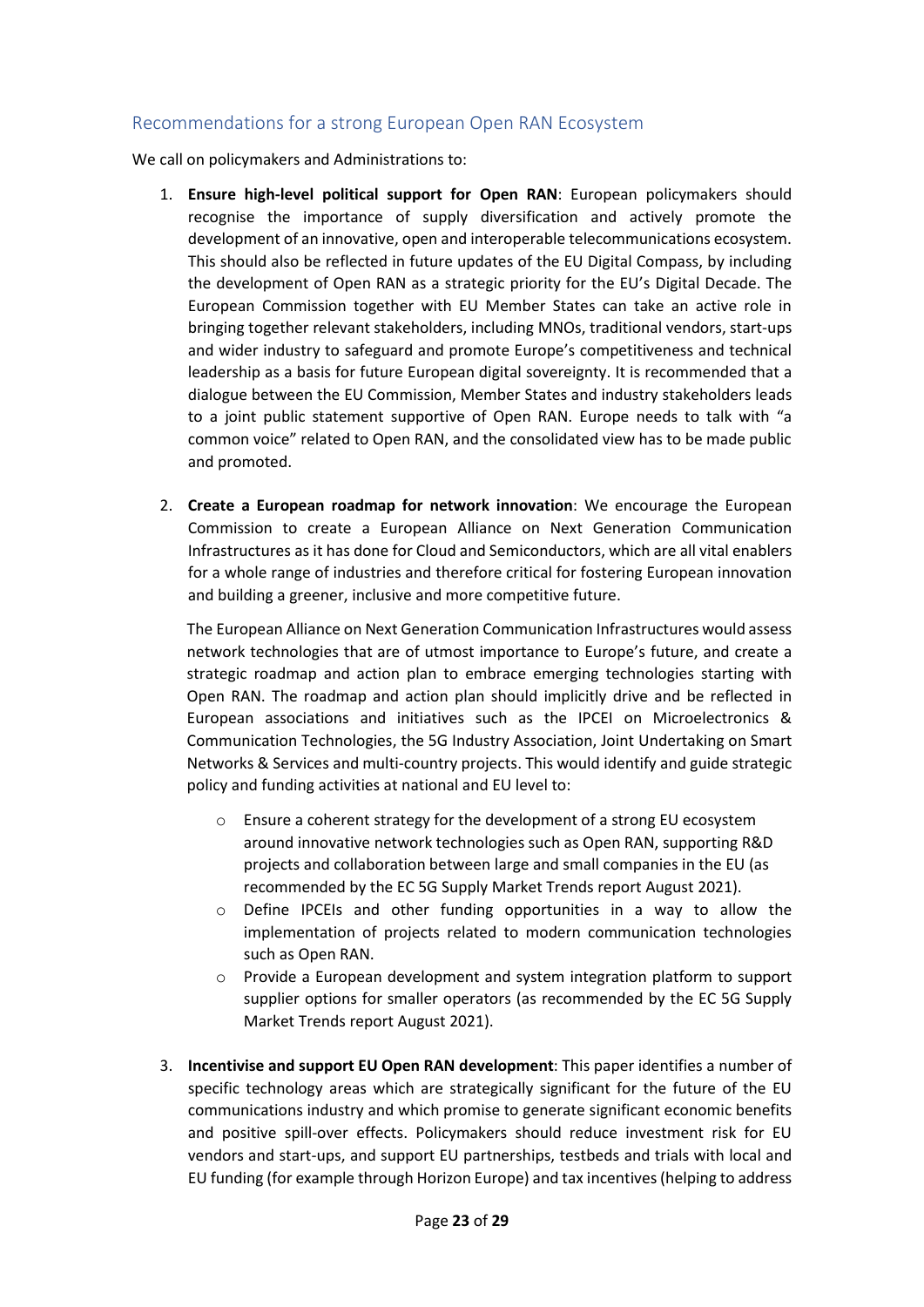the lack of venture capital in the European small business ecosystem as recommended by the EC 5G Supply Market Trends report August 2021). This can guide EU vendors and start-ups in prioritising capabilities that are important to Europe, mobilise vendors by investing in foundational technologies and developing ecosystems around them (at the same time investing in local skills and jobs). Annex-A describes areas that can serve as priorities for investment, public funding, incentives and policy support. Across all areas it will be important to examine strategic take-overs of European companies, including start-ups, by large non-European companies (as recommended by the EC 5G Supply Market Trends report August 2021). Finally, in order to translate the more detailed recommendations for Open RAN development set out in Annex-A into concrete actions, it is recommended that the European Commission and National Governments allocate funds for consortium projects that allow European companies to create strong partnerships and become viable players in the Open RAN value chain.

- 4. **Promote European leadership in O-RAN standardisation**: Promote and support formal cooperation between 3GPP, ETSI<sup>15</sup> and the O-RAN Alliance (as recommended by the EC 5G Supply Market Trends report August 2021) by supporting adoption of O-RAN specifications as voluntary standards by ETSI, in complement to existing 3GPP specifications. Support the introduction of a globally harmonised set of standards for Open RAN (as recommended by the EC 5G Supply Market Trends report August 2021), which ensures the openness and interoperability of network equipment. The upcoming EU strategy on standardisation should also provide new impetus for a stronger and more structured strategic dialogue between government and industry on standardisation, for example, by providing funding to support European contributions to O-RAN standards. Establish pan-European certification for Open RAN interoperability and quality to build deployer and ecosystem confidence. This will support risk assessment schemes for vendors in the 5G supply chain based on clearly operationalized and transparent security measures.
- 5. **Engage in international partnerships**: Work with international partners to promote a secure, diverse, and sustainable digital and ICT supply chain. The EU should make use of formats such as the G7, the EU-US Trade and Technology Council and the Japan-EU ICT Dialogue to advance the development and deployment of open and interoperable network architectures, alongside key allies and partners. To this end, the EU should consider supporting the creation of a multilateral fund for the adoption of secure, open and interoperable network equipment in third countries. Develop a vision for next generation mobile networks (e.g. 6G) and use cases, not just for short term deployments, and channel R&D funding and resources towards projects and start-ups that will support that vision e.g. EU funding for RISE-6G and Terapod projects, among others.

<sup>&</sup>lt;sup>15</sup> ETSI and O-RAN cooperation agreement should expand to include a fast-track procedure to accept O-RAN Alliance specifications as ETSI standards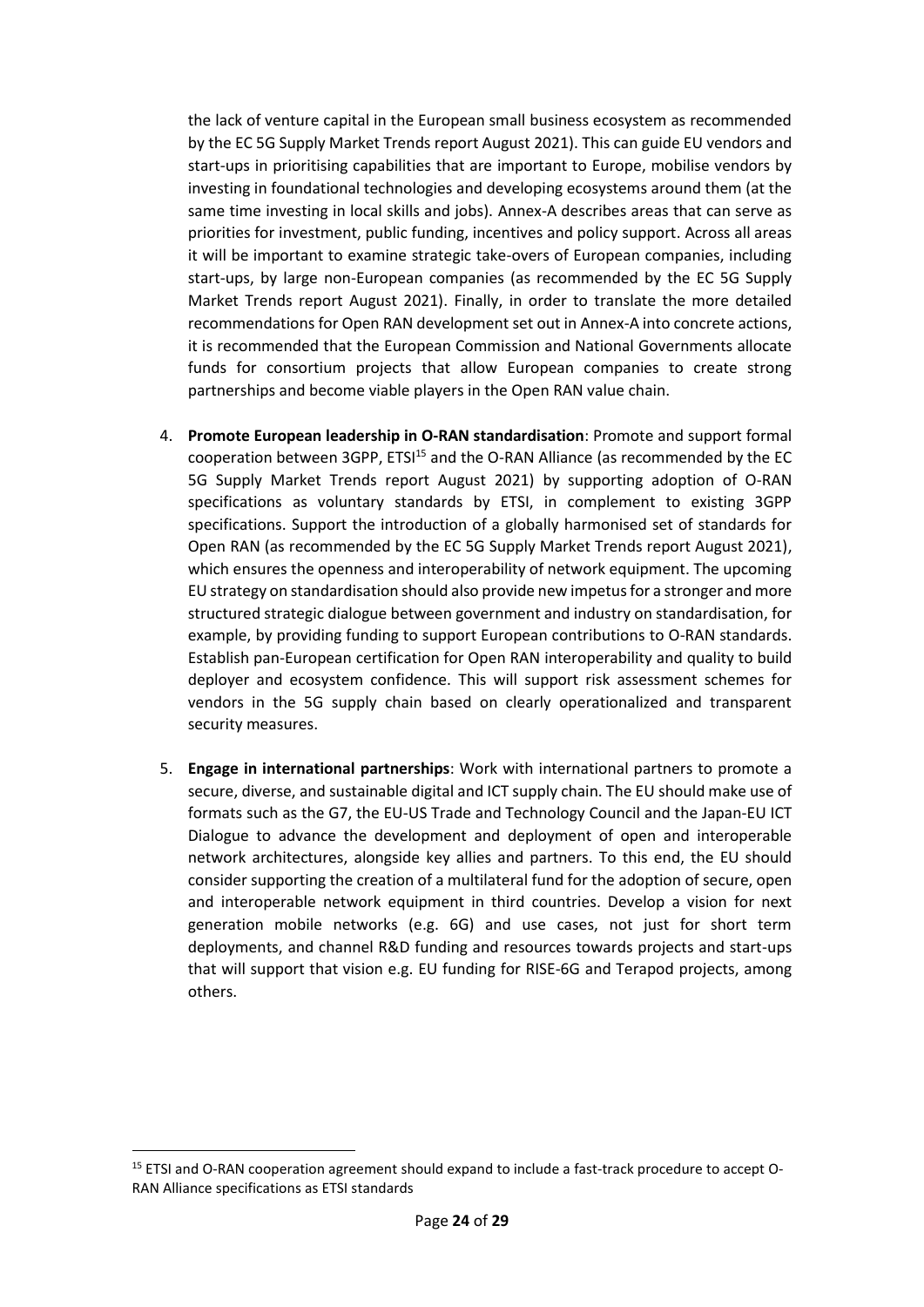# <span id="page-24-0"></span>Chapter 5 – Conclusion

COVID-19 has accelerated the digitalisation of almost every single aspect of our lives and jobs. It is now undeniable that communications networks are fundamental infrastructures that can be considered the backbone and heart of our economies as every process in the digital age relies on them. There is a wide consensus that future networks will represent a revolution instead of a mere evolution. An open architecture philosophy is needed to support this.

In a digitised world, companies from all sectors will thrive where they have access to next generation networks enabled by a dynamic and innovative ecosystem. It is of utmost importance for Europe's digital sovereignty, technological leadership and economic and competitive progress to foster the development of an Open RAN ecosystem.

This requires a forward-looking strategy that allows for the development of modern network architecture such as Open RAN, which increases resilience, stabilises the supply chain and allows innovation to cater for the diverse connectivity needs that 5G and 6G will introduce. An open platform enables many vendors and solutions, each tailored to different requirements and use cases. Moving from a closed to an open architecture is essential if Europe wants to continue leading in the telecoms industry and avoid a technology gap that will be hard to close. Its best opportunity to defend and grow its place in the global 5G and 6G industry lies with **building a broad and deep European Open RAN ecosystem.**

The Open RAN ecosystem is in its early stages. Some standards have yet to be developed and the first phase of deployments and trials are largely small-scale. Therefore, Europe has an opportunity to shape Open RAN and defend or increase its traditional position of strength in the mobile networks market. It has a significant base of large and small companies that are active in Open RAN or have the skills to enter the market quickly. To build a strong European ecosystem, however, requires urgent action: **Europe needs to make Open RAN a strategic priority**, include it as a pillar in its Industrial Policy and Digital Decade and underpin it with the right policy framework.

If we make sure the right conditions are met, it is possible to nurture a European Open RAN ecosystem that safeguards Europe's competitiveness and leadership in network technology and contributes to Europe's digital sovereignty. This is a unique and time sensitive opportunity for European industry and policymakers. Engaging early will ensure that Europe maintains a crucial global role in the next generation of mobile network technology, which is why the MNOs who signed a MoU on Open RAN encourage European policymakers and Administrations, industry and vendors(both new and existing) to participate and, together, help build a vibrant ecosystem. In addition, strengthening competences in the Open RAN value chain in Europe will have favourable spill over effects for fixed line disaggregated network infrastructure and other vital technology areas such as cloud, software and chipsets. This will significantly contribute to the wider technology ambitions of a digital Europe.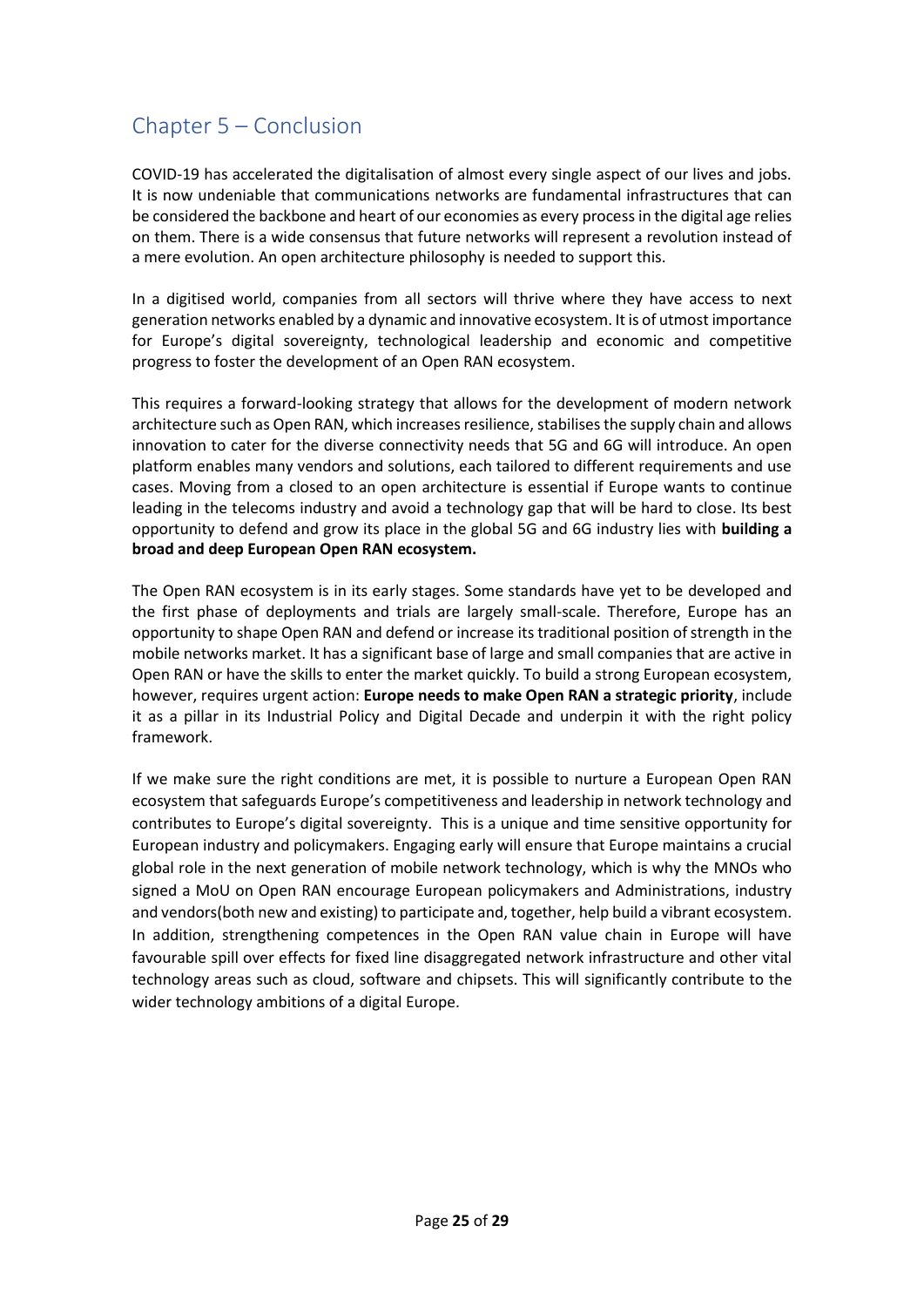#### <span id="page-25-0"></span>**Priorities for investment, public funding, incentives and policy support based on the structure & taxonomy in Chapter 2.**

#### **Semiconductor (Chips and Components)**

- There are increased opportunities for specialist chip providers to achieve growth by contributing to a multi-vendor chip platform for RAN elements, or to license specialist IP. This can be facilitated by supporting common platforms at the semiconductor level.
- Synergies between 5G and the automotive industry may help to attract suppliers with a large presence in the automotive sector, such as Infineon, into the RAN market, and this would help safeguard Europe's access to semiconductor suppliers across sectors. These should be actively explored and encouraged via cross-industry initiatives and funding, and potential tax incentives for tier one developers and foundries.
- To support Europe's fabless semiconductor suppliers, the EU could invest in local foundry capacity and foster strong alliances with multiple global foundries in multiple locations, in order to secure multiple supplies of RAN chips. In March 2021, the European Union set a target of producing 20% of the world's semiconductors by 2030, including the most advanced technologies (most European manufacturers focus on mature technologies).
- The IPCEI on Microelectronics (ME) and Communication Technologies is a potential vehicle to support Open RAN within the broader ME industry and to facilitate synergies between the telecommunication industry and chip providers already addressing other industries such as automotive.

#### **RAN Hardware**

- There are increased opportunities for specialist radio or antenna providers to achieve growth by contributing to a multivendor platform, or to license specialist IP. These can be facilitated by supporting common platforms and facilitating alliances with global partners via testbeds and labs.
- As non-telco industries increasingly use 4G/5G networks, there will be opportunities to drive new revenues for European technology through enterprise channels and ecosystems. For instance, the German and Dutch manufacturing industries are actively planning 5G networks and creating their own supply chains to support that. They could be encouraged to buy local technology with tax credits or other incentives.
- Some countries, such as India, are adopting rules to try to force operators and other industries to buy local technology. Mandates would be unwelcomed in Europe, but in some areas where the region does have leading edge technology, there may be financial or other incentives to be considered, to encourage large buyers to choose local partners.
- As in the semiconductor sector, it is important for a strong hardware ecosystem to have manufacturing and assembly capacity that is secure and local. This reduces cost and improves technical self-sufficiency for the region. Policymakers should consider ways to fund local contract manufacturers such as Philtronics to be able to support large-scale requirements and to focus on Open RAN.
- Some European companies such as Picocom and Accelleran are leading development of Open RAN small cells that support O-RAN and Small Cell Forum interfaces. Policymakers should support such efforts in order to secure differentiation in the small cell and private network platforms, especially to address the demand for a choice of interfaces between radio unit and baseband.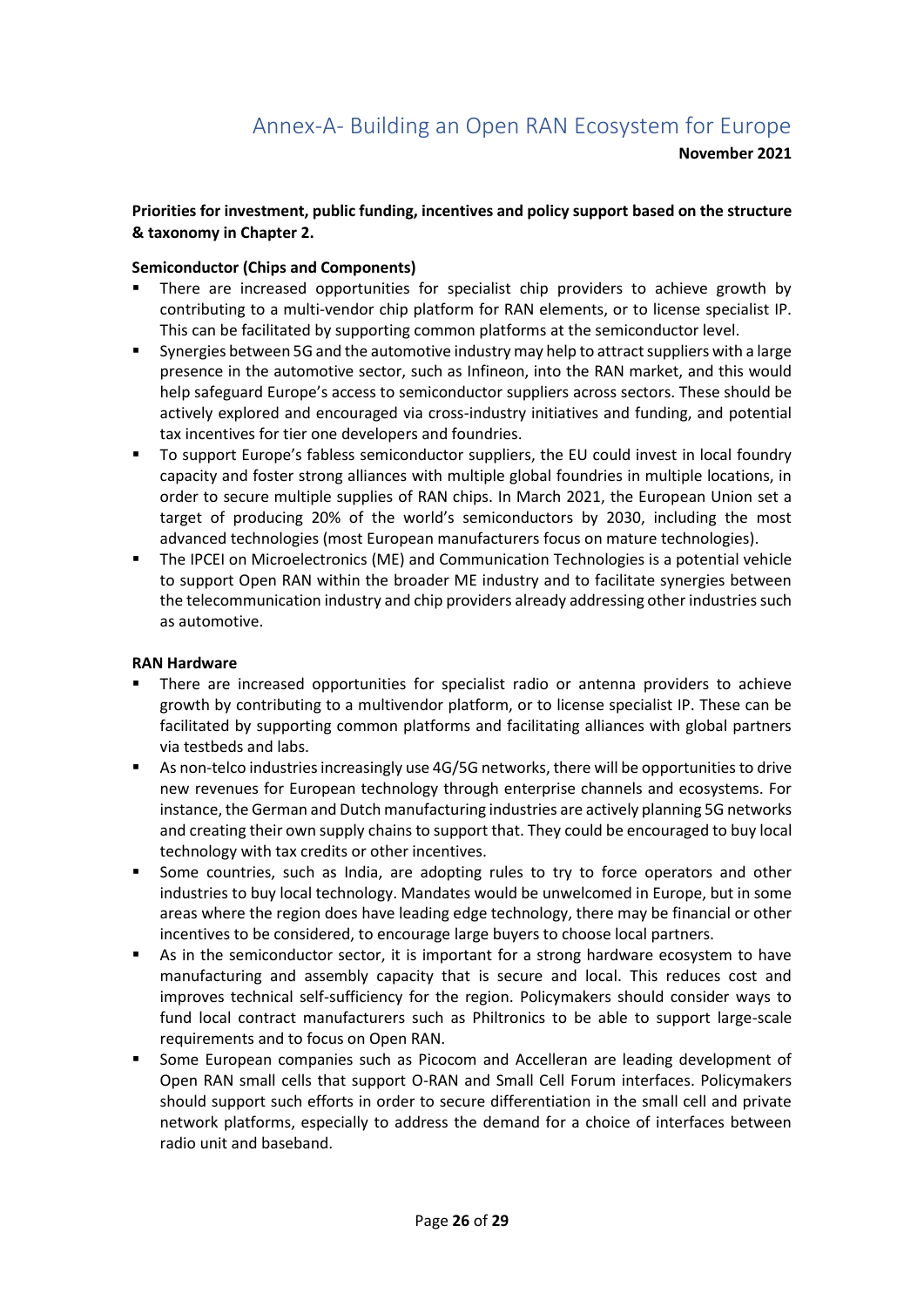#### **RAN Software**

- Fund operator-led creation of a European Open RAN software framework and offer incentives for start-ups to develop xNFs (software components for RAN agnostic to hardware). The same approach could be taken specifically for the RIC, with development of a standards-based RIC platform optimised for European needs and with active encouragement of start-ups to develop xApps.
- **E** If traditional vendors fully embrace Open RAN interfaces and develop AI based optimisation, it will unlock a significant global opportunity.
- Facilitate building of Open RAN software ecosystems that extend beyond telecoms e.g. forge ties between industrial Open RAN supporters like Bosch and software developers; provide grants to accelerate some companies' migration of specialised protocol stacks that have strengths in vertical markets, for Open RAN (e.g. SRS in public safety and satellite).

#### **Cloud**

- In this early stage of the market, it is possible that a Europe-centric Open RAN cloud platform could be created with active support from operators and governments in the form of testbeds, R&D credits and funding. For instance, key enablers such as Canonical Linux could form the framework for a telco-optimised cloud, and this would encourage far greater levels of development of RAN software by local suppliers.
- **•** Provide incentives for enterprises and industries to use this cloud to support their Open RAN deployments, where they want to use a third-party cloud, rather than the public cloud. It would provide the cross-border capabilities that individual national telco clouds or other providers may not.
- Provide funding for innovators with leading technology in the traditional RAN market to accelerate their migration to cloud platforms.
- Identify gaps in the current cloud platform and ecosystem, when it comes to the specialist performance requirements of RAN, and support start-ups or academic projects that could address those gaps.
- Start considering the likely requirements and use cases of 6G and identify areas in which Europe could establish leadership, then actively fund initiatives, projects and vendors to compete on equal footing with US cloud companies.

#### **Services**

- Consider establishing a European certification scheme for Open RAN interoperability and quality, which could build confidence among European ecosystem players and deployers, but also become a globally recognised scheme.
- Facilitate strong links between the telecoms industry and Systems Integrators in vertical markets that are focused on 5G, to build expertise and excellence that can be exported to these verticals elsewhere. International players such as CapGemini, Bosch and Siemens could leverage their global ecosystems to support European Open RAN developments, provided these are optimised for their industry's purposes (compare GE's similar activity with IoT platforms in the 2010s, which received US government funding and heavily favoured local partners).
- Use the global influence of the EU to position Europe as global testing hub for Open RAN and multivendor 5G, which would build new links with government and industry initiatives elsewhere. Use these links to support R&D investments in areas such as security standards and certification, across the whole supply chain (as recommended by the EC 5G Supply Market Trends report August 2021).
- Plan major government and public sector Open RAN projects and prioritise local integrators provided they, in turn, prioritise European suppliers, in order to build confidence and realworld experience.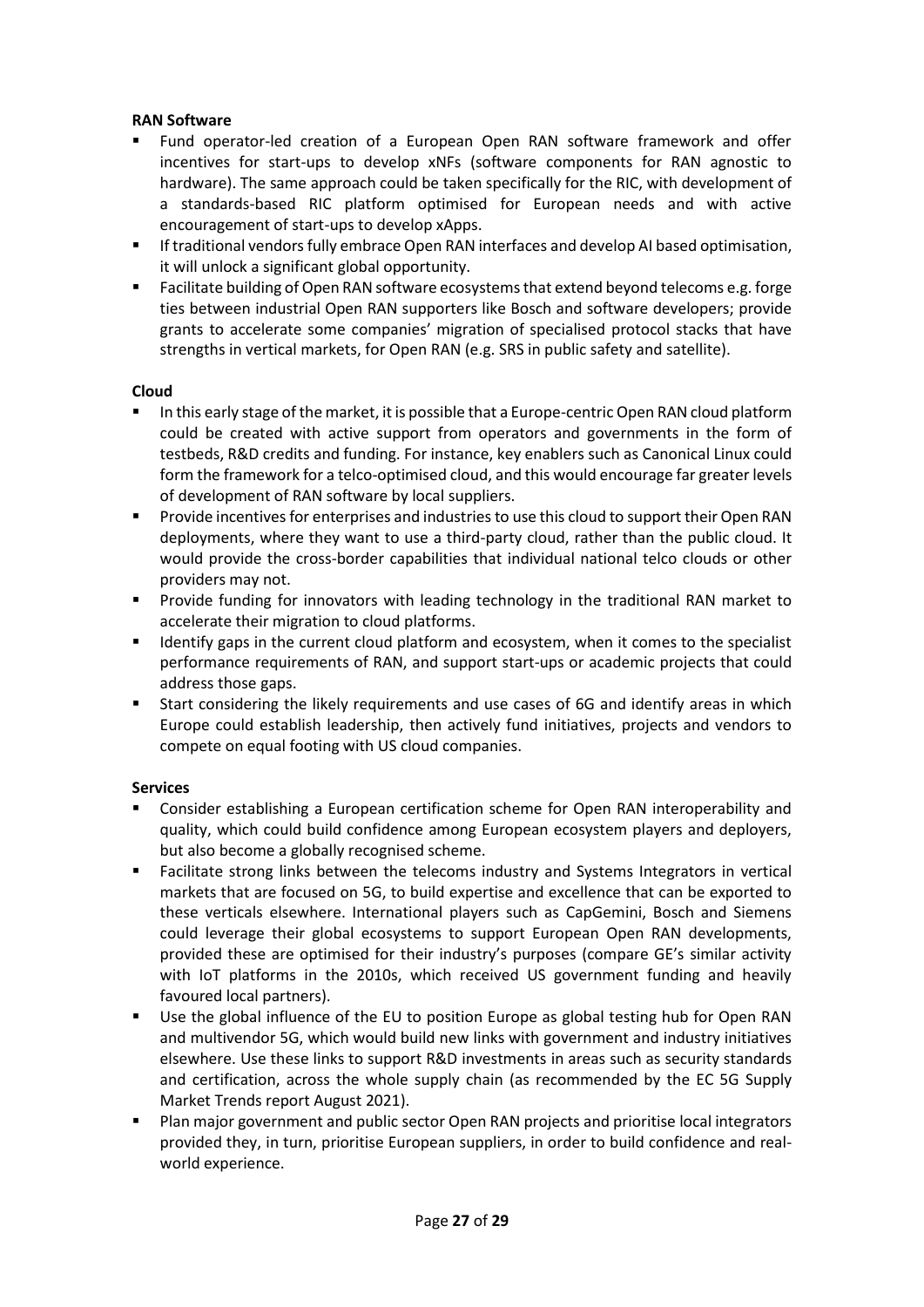#### **Development**

- Take best practice from funding and technology transfer mechanisms in markets where Open RAN development is progressing quickly such as the USA's National Science Foundation (e.g. Open RAN projects at the Universities of Utah and Michigan funded by the PAWR programme), and DARPA. Note that several European start-ups said their largest funding was coming from the USA, especially DARPA.
- Continue the Enhanced EIC programme (including the EIC Accelerator) and explicitly open it to applications from young, high-risk, R&D-intensive entrepreneurs that focus on 5G-related technologies and business models (as recommended by the EC 5G Supply Market Trends report August 2021)
- Establish more government-funded or public/private testbeds, trials and incubators to accelerate the rate of innovation and enable larger numbers of innovations, such as enhanced R&D on the use of renewable energy sources for supplying network elements and reduction of the environmental footprint of mobile networks (as recommended by the EC 5G Supply Market Trends report August 2021).
- Identify gaps in the current Open RAN platform and ecosystem, and specifically fund and support start-ups or academic projects that could address those gaps such as funding audits for critical open-source technologies and might require specific security-related improvements through public resources (as recommended by the EC 5G Supply Market Trends report August 2021)
- Start considering the likely requirements and use cases of 6G and identify areas in which Europe could establish leadership, then actively fund projects and start-ups in these areas.
- Ultimately, increase opportunities for specialist providers to achieve growth by contributing to common platforms, foster alliances with global partners to increase capacity across multiple locations, encourage EU manufacturing industries that use 4G/5G networks to use the same ecosystem for added scale and facilitate strong links between the telecoms industry and systems integrators in vertical markets that use 4G/5G.

**End**